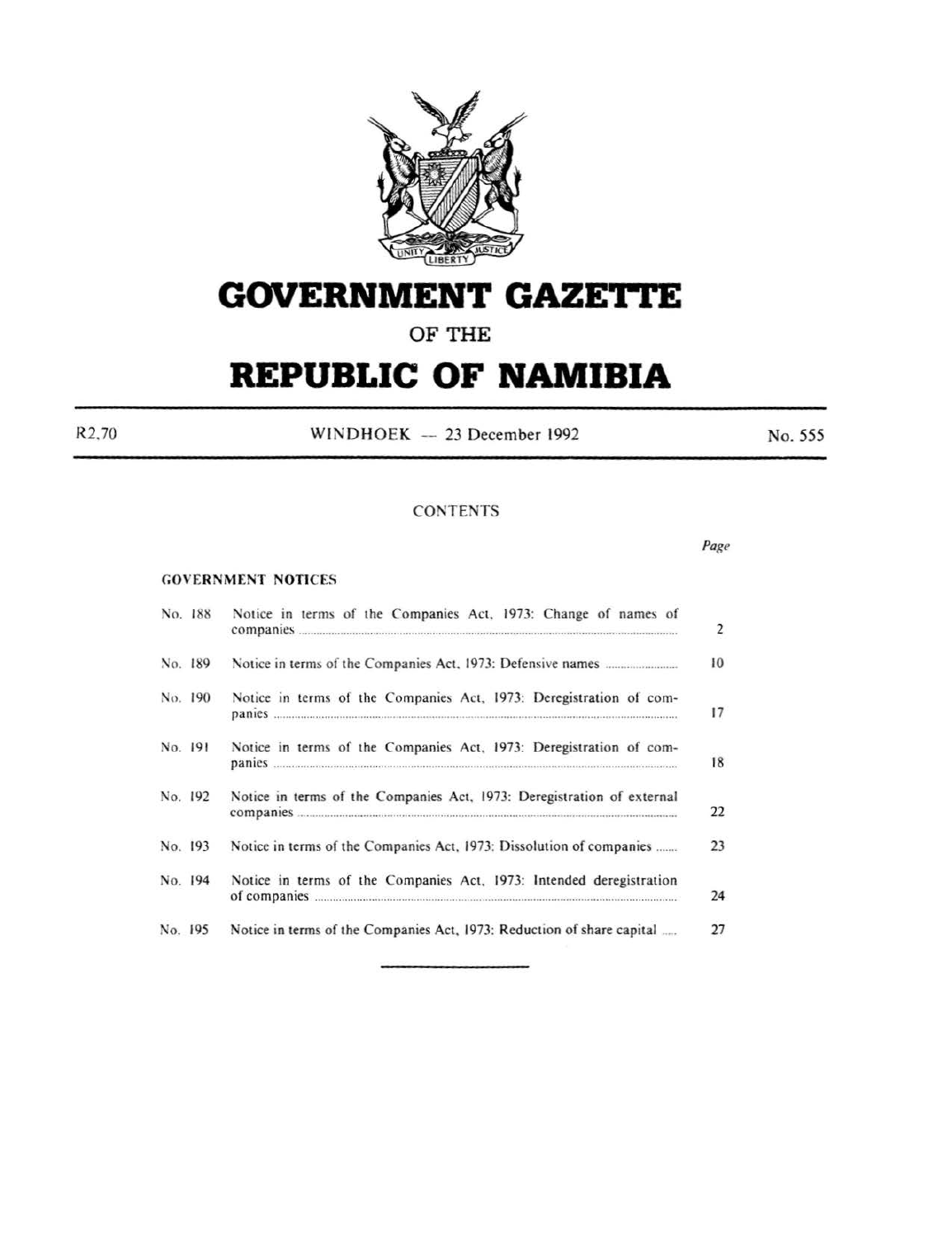# **Government Notices**

#### MINISTRY OF TRADE AND INDUSTRY

No. 188 1992

NOTICE IN TERMS OF THE COMPANIES ACT, 1973: CHANGE OF NAMES OF COMPANIES

In terms of section 44(2) of the Companies Act, 1973 (Act 61 of 1973), I hereby give notice that the names of the companies referred to in the Schedule have been changed from the names in column I of the said Schedule to the names mentioned opposite thereto in column 2 of the said Schedule.

E.T. KAMBOUA REGISTRAR OF COMPANIES Windhoek, 7 December 1992

#### SCHEDULE

COLUMN I

- I. THE WINDHOEK OB-SERVER (PTY) LTD.
- 2. SUPER PANELBEATERS (PTY) LTD.
- 3. SUPER MOTORS (PTY) LTD.
- 4. LEMA TRADING (NA-MIBIA) (PTY) LTD.
- 5. BREITEPOST PROPER-TIES (PTY) LTD.
- 6. AMAKO DISTRIBUTORS NAMIBIA (PTY) LTD.
- 7. QUANTIPHARM (PTY) LTD.

COLUMN 2

- I. THE WINDHOEK OB-SERVER (PTY) LTD. (IN LIQUIDATION)
- 2. SUPER PANELBEATERS (PTY) LTD. (IN LIQUIDATION)
- 3. SUPER MOTORS (PTY) LTD. (IN LIQUIDATION)
- 4. LEMA TRADING (NA-MIBIA) (PTY) LTD. (IN LIQUIDATION)
- 5. BREITEPOST PROPER-TIES (PTY) LTD. (IN VOLUNTARY LIQUIDA-TION)
- 6. NAMIBIA MARKETING AND DISTRIBUTORS (PTY) LTD.
- 7. PROFESSIONAL DEVE-LOPMENT ASSOCIA-TION (PTY) LTD.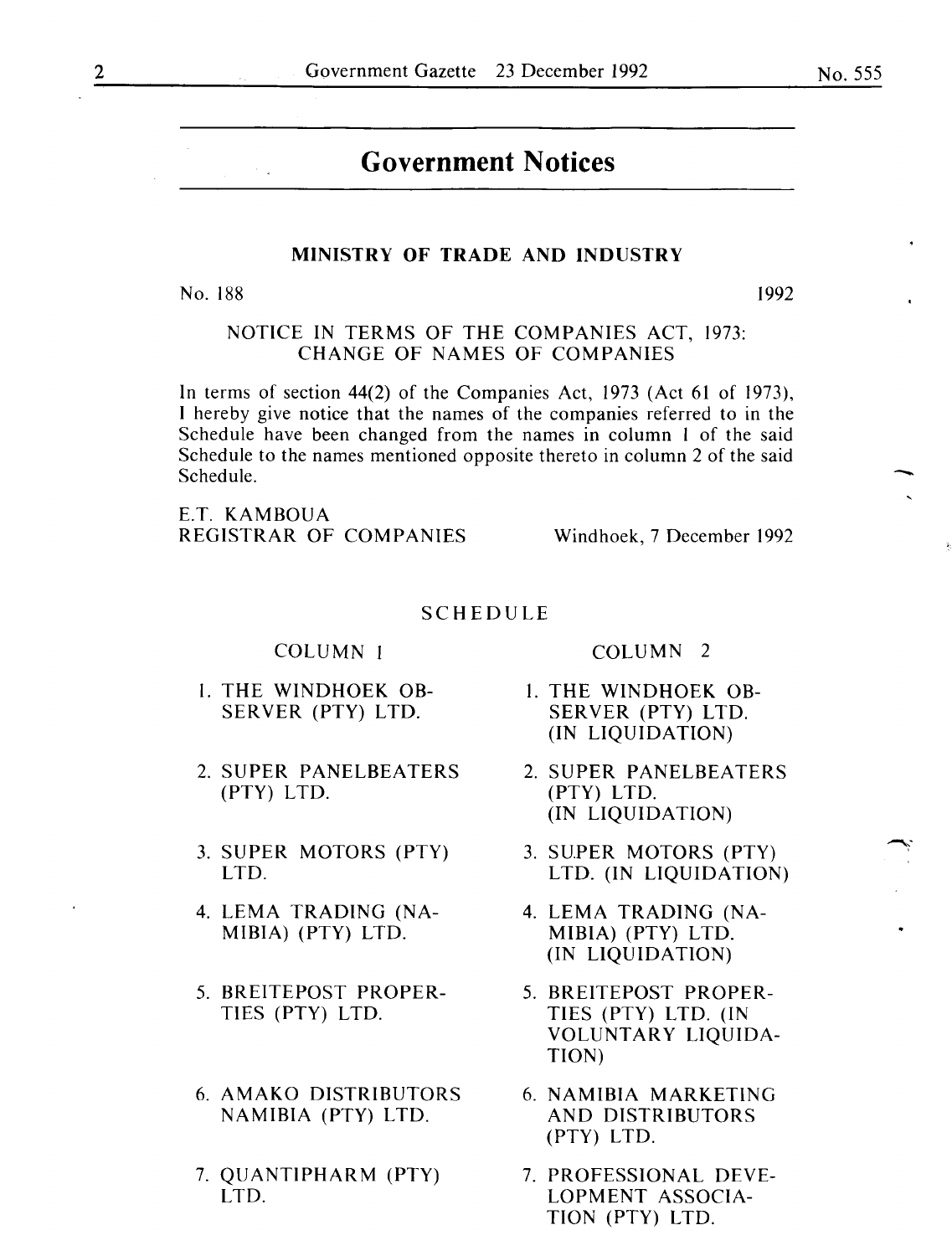,-

- 8. BAUERMEISTER BAN- 8. BIMES (PTY) LTD. DA AND BARRION (PTY) LTD.
- 9. AWAGOBIB CONSULT-<br>ING (PTY) LTD. (PTY) LTD. (PTY) LTD. lNG (PTY) LTD. (PTY) LTD.
- 
- 
- 12. MODERN AFRICA 12. C.I.C. EXPORT (PTY)<br>BUILDERS (PTY) LTD. LTD. BUILDERS (PTY) LTD.
- 
- 
- 15. STAR BINDERS AND 15. DIE REPUBLIKEIN PRINTERS (PTY) LTD. (PTY) LTD.
- 16. COMMERCIAL UNION 16. COMMERCIAL UNION<br>ASSURANCE CO. OF 60UTH AFRICA ASSURANCE CO. OF OF SOUTH AFRICA S.A. LTD.
- 17. WESTERN MANGANESE 17. IMPERIAL MINING<br>(NAMIBIA) (PTY) LTD.
- 18. MIBIA INVESTMENTS 18. NAMIBIA INVEST-
- 19. CDM PROSPECTING 19. CDM PROSPECTING
- 20. WAMASC (PTY) LTD. 20. INDEPENDENCE PRO-
- 21. THE SURVEY AND 21. FREE ENTERPRISES<br>PLANNING COMPANY PROPERTY COMPAN (PTY) LTD. (PTY) LTD.
- 22. AFRICMARINE (PTY) 22. AFRICAN FISHERIES LTD. (PTY) LTD.
- 23. NORTHERN FISHING<br>INDUSTRIES OF S.W.A. INDUSTRIES (PTY) LT (PTY) LTD.
- 
- 
- 10. EDWORKS (S.W.A.) 10. SAFSHOE (NAMIBIA)<br>LIMITED. LIMITED. LIMITED.
- 11. ETOSHA AGENCIES 11. ETOSHA EXCHANGE<br>(PTY) LTD. (PTY) LTD. (PTY) LTD. (PTY) LTD.
	-
- 13. VEREINIGTE BACKE- 13. NATIONAL FOOD DIS- ~ TRIBUTORS (NAMIBIA) (PTY) LTD.
- 14. DIE REPUBLIKEIN 14. DEMOCRATIC MEDIA<br>(EDMS) BPK. HOLDINGS (PTY) LTD HOLDINGS (PTY) LTD.
	-
	-
	- (PTY) LTD.
	- (PTY) LTD. MENTS (PTY) LTD.
	- (PTY) LTD. (PTY) LTD. (IN VOLUN-TARY LIQUIDATION)
		- PERTIES (PTY) LTD.
		- PROPERTY COMPANY
		-
		- INDUSTRIES (PTY) LTD.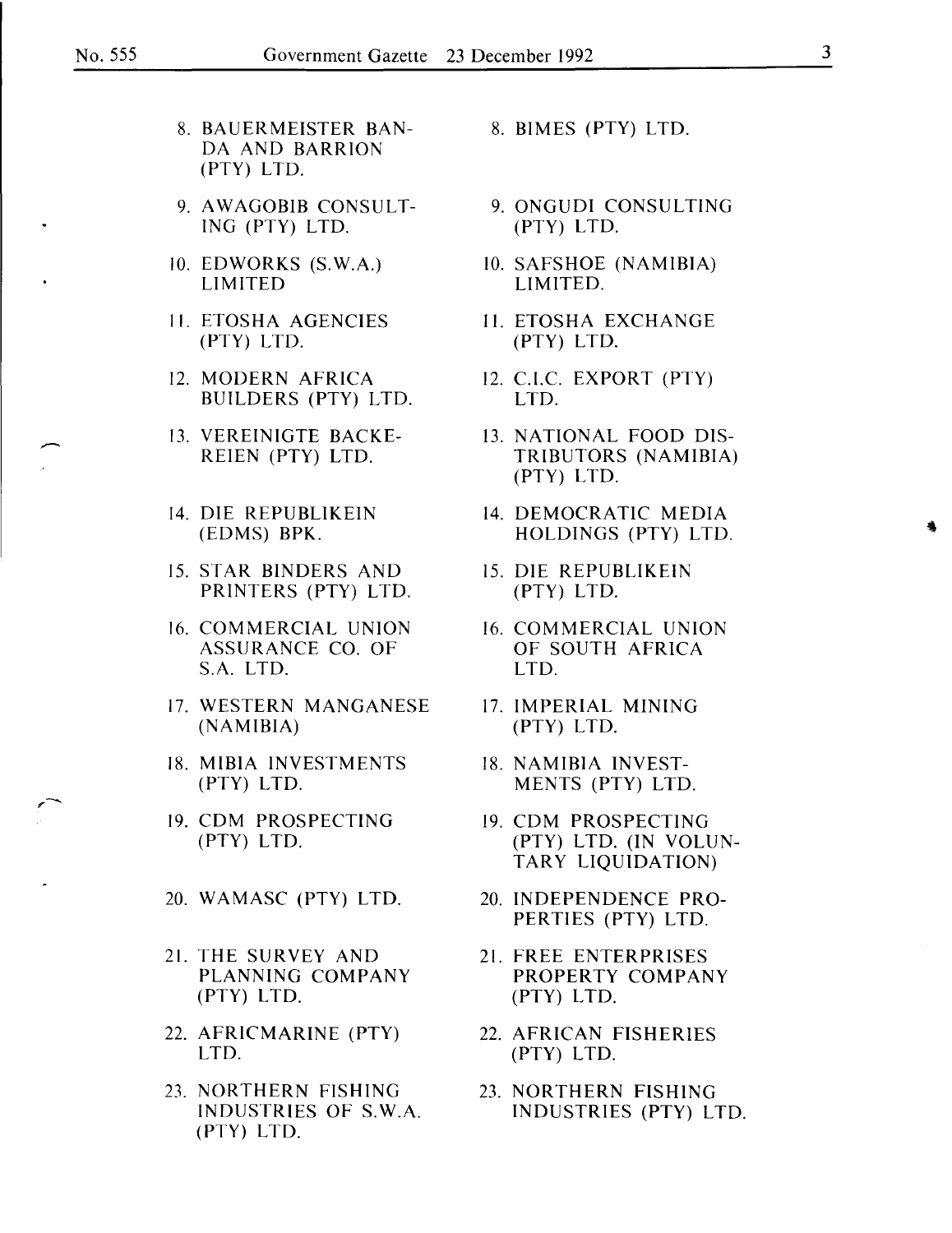- 24. COMBINED IMPORT 24. COMBINED FISHING<br>AND EXPORTERS (PTY) COMPANY (PTY) LTD. AND EXPORTERS (PTY)
- 25. NAMIBIAN FOODS 25. SEA SEALS (PTY) LTD. PRODUCTION CO. (PTY) LTD.
- 26. GENREC SUIDWES- 26. GENREC NAMIBIA AFRIKA (PTY) LTD. (PTY) LTD.
- 27. LÜDERITZ MALL PRO- 27. QUALITY LOW COST<br>PERTIES (PTY) LTD. STRUCTURES (PTY) PERTIES (PTY) LTD.
- 28. PC QUICK (PTY) LTD. 28. MULTI-PAC (PTY) LTD.
- 29. RIETBOK (EDMS) BPK. 29. AFRICA UNIVERSAL
- (EDMS) BPK.
- 31. JOHNSON & JOHNSON 31. JOHNSON & JOHNSON (S.W.A.) (PTY) LTD. NAMIBIA (PTY) LTD.
- 32. NAMIBIA STEEL CON- 32. GOLDEN STAR ENTER-STRUCTION (PTY) LTD. PRISES (PTY) LTD.
- 33. JOHN R. RUMBLE 33. JOHN R. RUMBLE<br>(S.W.A.) (PTY) LTD. (NAMIBIA) (PTY) I
- 
- 35. MARBAD (PTY) LTD. 35. BADMAR (PTY) LTD.
- (PTY) LTD. LTD.
- 
- 38. D H AND S PROPER- 38. D H AND S PROPER-
- BUTORS (PTY) LTD. (PTY) LTD.
- 40. NAMKEL TRUST (PTY) 40. NAMBANK TRUST LTD. LTD.
- 
- 
- 
- LTD.
- 
- TRADERS (NAMIBIA) (PTY) LTD.
- 30. S. W.A. PESBEHEER 30. HADASAGA (PTY) LTD.
	- NAMIBIA (PTY) LTD.
	-
	- (S. W.A.) (PTY) LTD. (NAMIBIA) (PTY) LTD.
- 34. REFLEX NUMBER 34. AFRICAN CATERING<br>PLATES (PTY) LTD. SUPPLIES (PTY) LTD SUPPLIES (PTY) LTD.
	-
- 36. IMPERIAL MINING 36. IMPERIAL MINES (PTY)
- 37. BOSTON-PENSIOEN- 37. INTERCONTINENTAL DIENSTE (PTY) LTD. TRAVEL BROKERS (PTY) LTD.
	- TIES (NAMBIIA) (PTY) TIES (NAMIBIA) (PTY) LTD. LTD. (IN VOLUNTARY LIQU DIATION)
- 39. EST ATE WINE DISTRI- 39. ELLICOTT HOLDINGS
	-

 $\blacktriangle$ .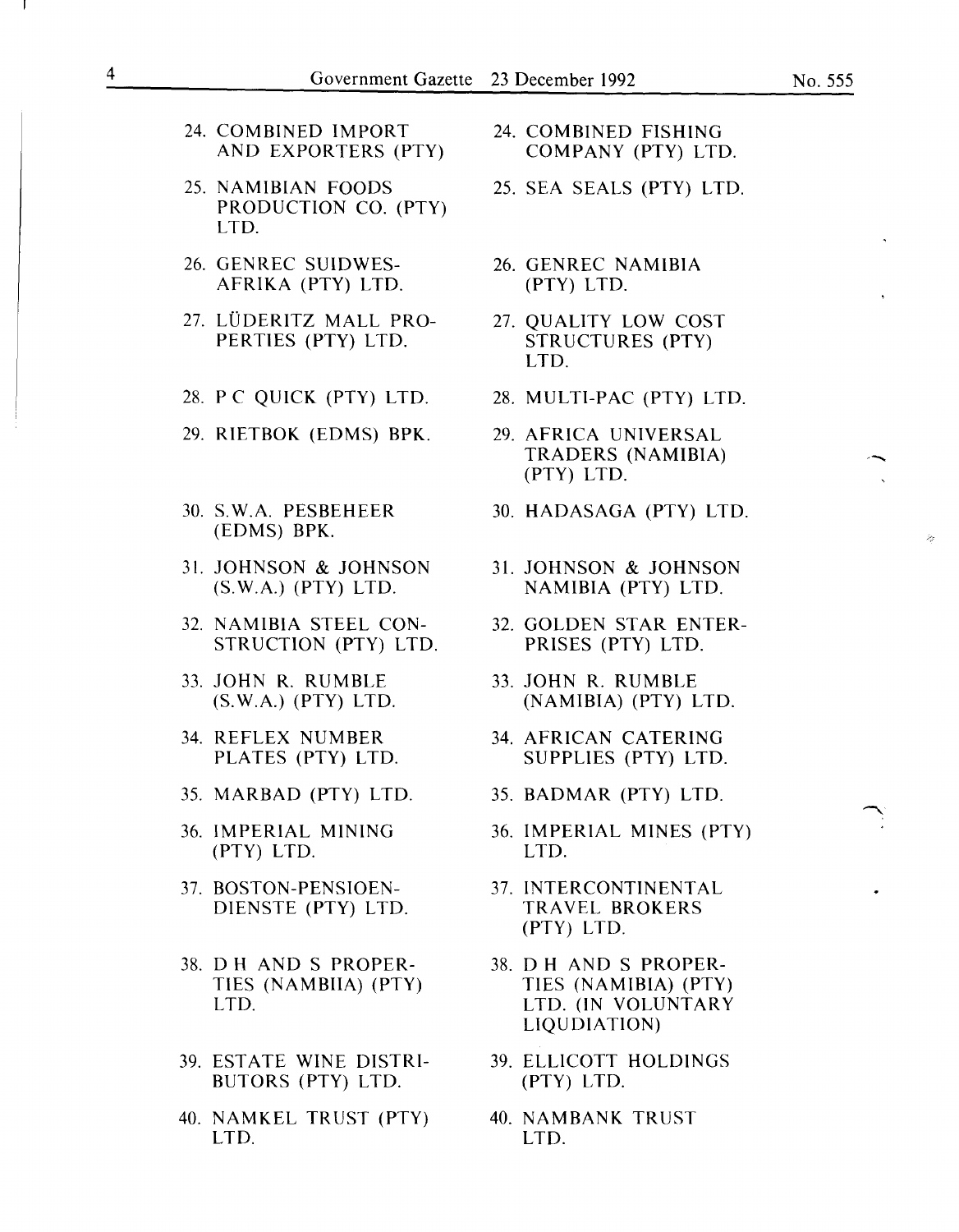- 41. A. BENSELER & COM-<br>PANY (PTY) LTD. 41. A. BENSELER & COM-<br>PANY (PTY) LTD. 11
- 42. H H 0 CONSULTING 42. H H 0 CONSULTANTS ENGINEERS (PTY) LTD. (PTY) LTD.
- 43. THE NATIONAL SPIRI-<br>TUAL ASSEMBLY OF TUAL ASSEMBLY OF SOUTH WEST AFRICA/ BIA (INCORPORATI<br>NAMIBIA (INCORPO- ASSOCIATION NOT NAMIBIA (INCORPO- ASSOCIATI)<br>RATED ASSOCATION FOR GAIN) RATED ASSOCATION NOT FOR GAIN)
- 44. XERODATA (PTY) LTD. 44. A.M.I. (PTY) LTD.
- 45. ORYX TRADING COM- 45. NAMIB SPORTING PANY (PTY) LTD. GOODS (PTY) LTD.
- 46. VERMEYDU BOUKON- 46. VERMEYDU HOLDINGS TRAKTEURS (PTY) LTD. (PTY) LTD.
- 47. WELGEMOED DIENS 47. MARBAD (PTY) LTD. EN HERSTELSENTRUM (EDMS) BPK.
- 48. EROS V ARSMELK 48. NAMIBIAN DAIRIES (EDMS) BPK. (PTY) LTD.
- 49. FUN SHARE PROPERTY 49. NAMIBIA DRILLING
- 50. DON WALKER (PTY) 50. AQUA SOURCE (PTY)<br>LTD. LTD.
- 
- 52. AFRICA INTERNATIO- 52. GROBLER CONSUL-NAL DEVELOPMENT TANTS (PTY) LTD. SERVICES (PTY) LTD.
- 53. ZINC & LEAD (NAMI- 53. LATEM TRADING (NA-BIA) (PTY) LTD. MIBIA) (PTY) LTD.
- 54. NANGOMBE NOYANA 54. EXPLORATORY FISH-LTD. LTD.
- 55. GROBLER CONSUL- 55. AFRICA INTERNATIO-
- PANY (PTY) LTD. (IN VOLUNTARY LIQUIDA-TION)
- 
- TUAL ASSEMBLY OF TUAL ASSEMBLY OF<br>THE BAHAI'S OF THE BAHAI'S OF NA THE BAHAI'S OF NAMI-<br>BIA (INCORPORATED
	-
	-
	-
	-
	-
- DEVELOPMENT (PTY) CONSULTANTS (PTY)<br>LTD. LTD. LTD. LTD.
	- LTD. LTD.
- 51. A M I (PTY) LTD. 51. A M GRAPHICS (PTY) LTD.
	-
	-
	- FISHING CO. (PTY) lNG COMPANY (PTY)
	- TANTS (PTY) LTD. NAL DEVELOPMENT SERVICES (PTY) LTD.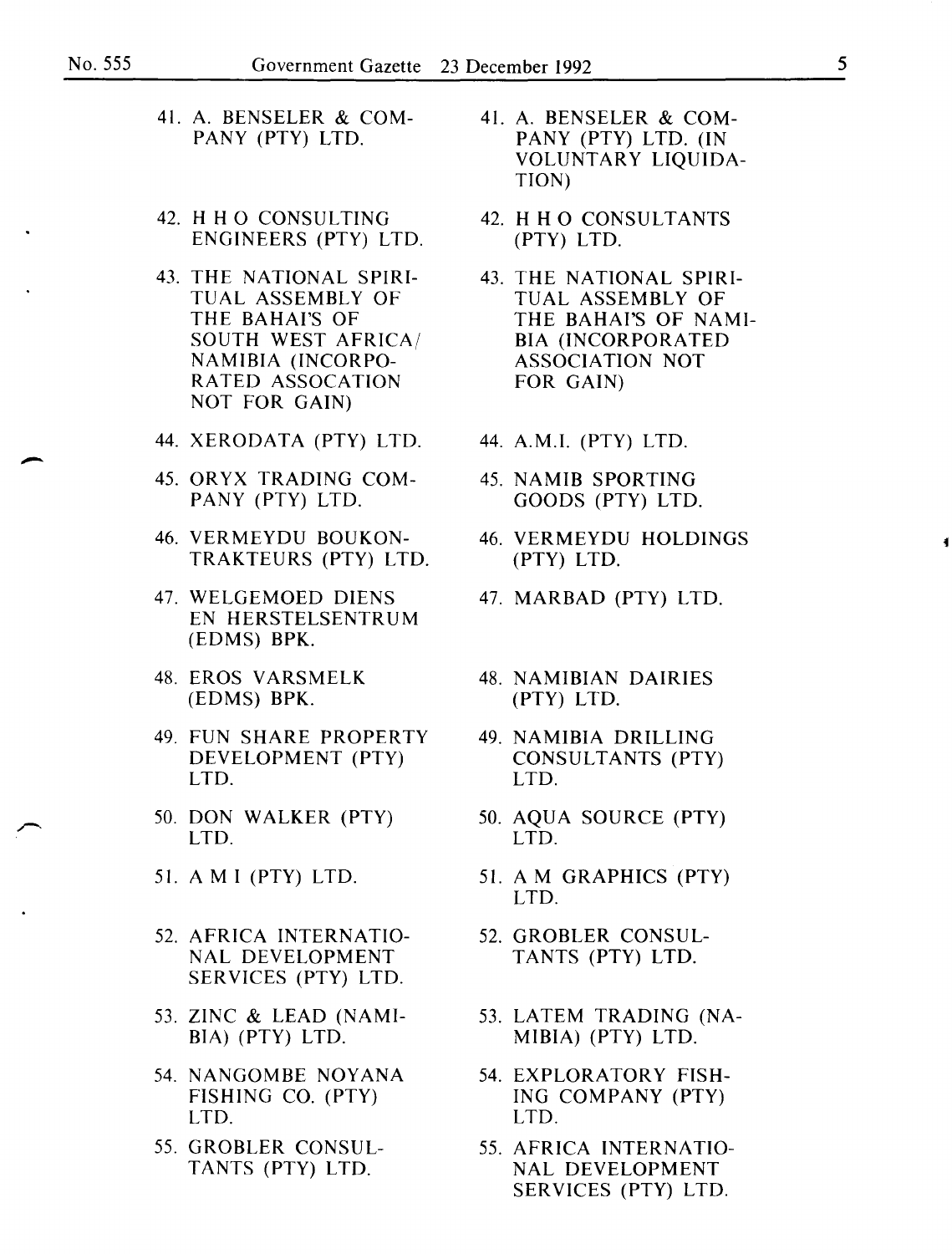- 56. ETOSHA BOSBOUPRO-DUKTE (EDMS) BPK.
- 57. MEYER OPPERMAN VAN STADEN (PTY) LTD.
- 58. JOUBERT BROERS (PTY) LTD.
- 59. C B KLEIN & J V CAR-STENS (PTY) LTD.
- 60. RICNIC ESTATES (PTY) LTD.
- 61. NAMIVISA (PTY) LTD.
- 62. PRICE FORBES SEDG-WICK (SOUTH WEST AFRICA) (PTY) LTD.
- 63. TRADEHIRE (NAMIBIA) (PTY) LTD.
- 64. ALEXANDER FORBES (NAMIBIA) (PTY) LTD.
- 65. OMAHANGU FISHING COMPANY (PTY) LTD.
- 66. MISTER WOOD (PTY) LTD.
- 67. HOOGVERTOON BOER-DERY (EDMS) BPK.
- 68. PANORAMA BOER-DERY (EDMS) BPK.
- 69. DERCKSEN EXECUTIVE OFFICE COLLECTIONS (PTY) LTD.
- 70. KLEURLING ONDER-NEMINGS (EDMS) BPK.
- 56. VERMEYDU BUILDING CONTRACTORS (PTY) LTD.
- 57. BEIRA FISHING COM-PANY (NAMIBIA) (PTY) LTD.
- 58. JOUBERT BROTHERS CATTLE COMPANY (PTY) LTD.
- 59. C B KLEIN (PTY) LTD.
- 60. LOUW-NEL INVEST-MENTS (PTY) LTD.
- 61. NAMIVISA HOLDINGS (PTY) LTD.
- 62. ALEXANDER FORBES (NAMIBIA) (PTY) LTD.
- 63. ECCO WORLDWIDE TEMPORARY SERVICES (PTY) LTD.
- 64. PRICE FORBES SEDG-WICK (NAMIBIA) (PTY) LTD.
- 65. GIBEON FISHING COM-PANY (PTY) LTD.
- 66. MISTER CUPBOARD (PTY) LTD.
- 67. HOOGVERTOON BOER-DERY (EDMS) BPK. (IN VOLUNTARY LI-QUIDATION)
- 68. PANORAMA BOER-DERY (EDMS) BPK. (IN VOLUNTARY LIQUIDA-TION)
- 69. EXECUTIVE OFFICE COLLECTIONS (PTY) LTD.
- 70. NAMIBIA STAR (PTY) LTD.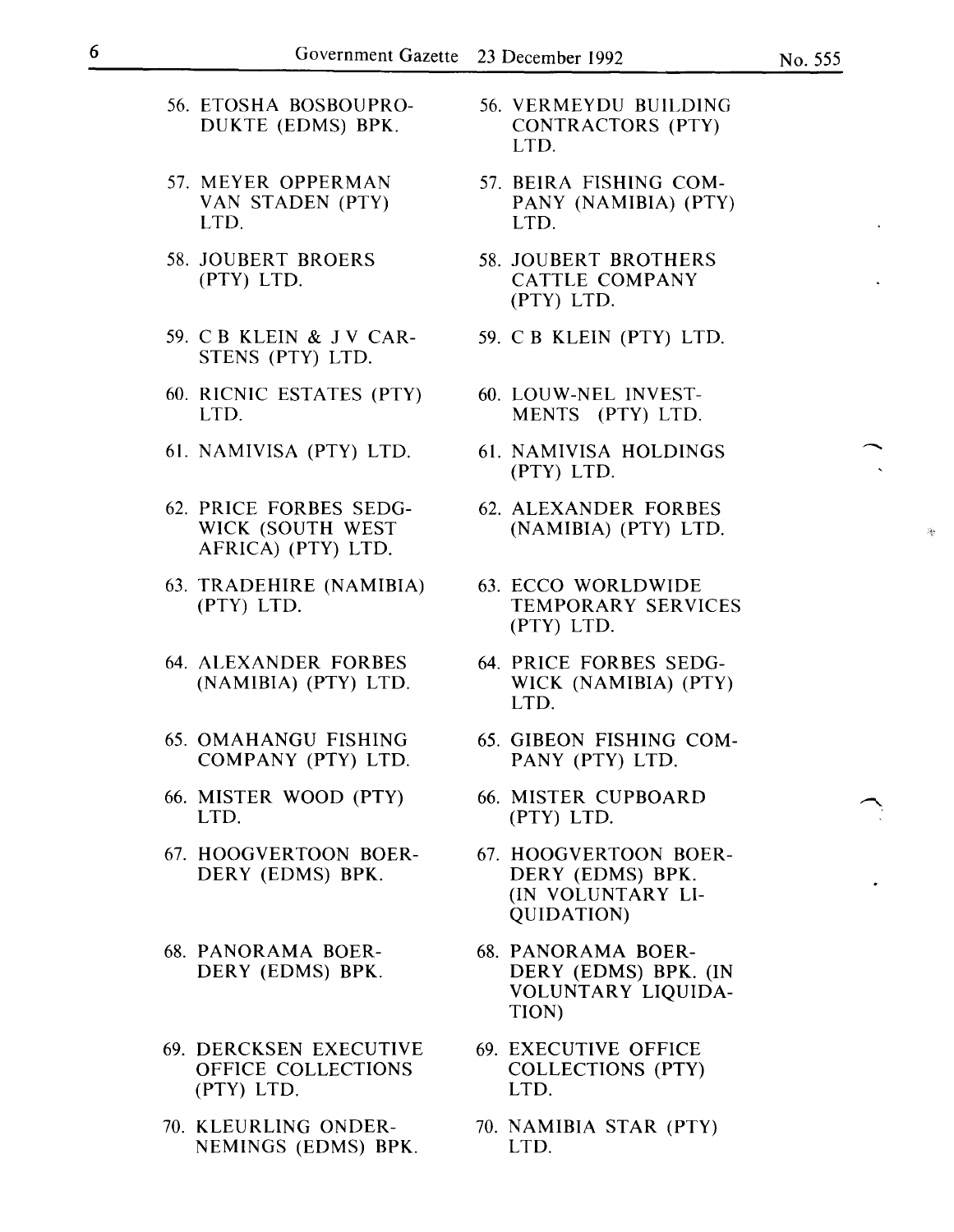- 71. SECURITY LÜDERITZ 71. SECURITY AND (PTY) LTD. ALARMS (PTY)
- 72. ROUTE TYRE CO. 72. APEX OSTRICH IN-
- 73. WILDERNESS LODGES 73. EMCON PROPERTIES<br>OF NAMIBIA (PTY) 73. EMCON PROPERTIES OF NAMIBIA (PTY) LTD.
- 74. NOVA VITA NAMIB 74. USEA {PTY) LTD. (PTY) LTD.
- 75. IRO PROPERTIES (PTY) 75. IRO PROPERTIES (PTY)<br>LTD. (IN VOLUNTARY
- <sup>21</sup>/<sub>2</sub> (1995)<br>76. NAMIBIA BUSINESS 76. SARDINOS FISHING<br>76. CO. (PTY) LTD. UPDATE (PTY) LTD. CO. (PTY) LTD.
	- LTD. LTD.
	- 78. ABC CABLES (PTY) 78. M AND M INVEST-
	- 79. GEMOS NAMIBIA (PTY) 79. A C A INTERNATIONAL<br>LTD. (PTY) LTD.
	- 80. WINDHOEK CARDS 80. ONDANGWA FISHING<br>AND GIFTS (PTY) LTD. CO. (PTY) LTD. AND GIFTS (PTY) LTD.
	- RANCH (PTY) LTD.
	- 82. GSSA EAGLE WATCH 82. GSSA EAGLE WATCH
	- (PTY) LTD.
	- (PTY) LTD. PANY (PTY) LTD.
	- 85. PLATE GLASS PROPER- 85. PLATE GLASS PROPER-
	- 86. NOBLE OIL (NAMIBIA) 86. ENGEN NAMIBIA (PTY) (PTY) LTD. LTD.
	- 87. SKIMMER CANOE SA- 87. NGEPI CAMP (PTY) FARIS (PTY) LTD. LTD.
- (PTY) LTD. ALARMS (PTY) LTD.
- (PTY) LTD. VESTMENTS (PTY) LTD.
- 
- 
- LTD. LTD. (IN VOLUNTARY LIQUIDATION)
- 
- 77. ORYX FISHING (PTY) 77. ORYX FISHERIES (PTY)
	- LTD. MENTS (PTY) LTD.
		- LTD. (PTY) LTD.
		-
- 81. ONGAVA SAFARI 81. ONGAVA GAME RE-<br>RANCH (PTY) LTD. SERVE (PTY) LTD.
	- (NAMIBIA) (PTY) LTD. (NAMIBIA) (PTY) LTD. (IN LIQUIDATION)
- 83. M AND G CARPETS 83. NAMFLOR (PTY) LTD.
- 84. PRO-PILOT AVIATION 84. ALLIED SERVICE COM-
	- TIES S. W.A. (PTY) LTD. TIES (NAMIBIA) (PTY) LTD.
		-
		-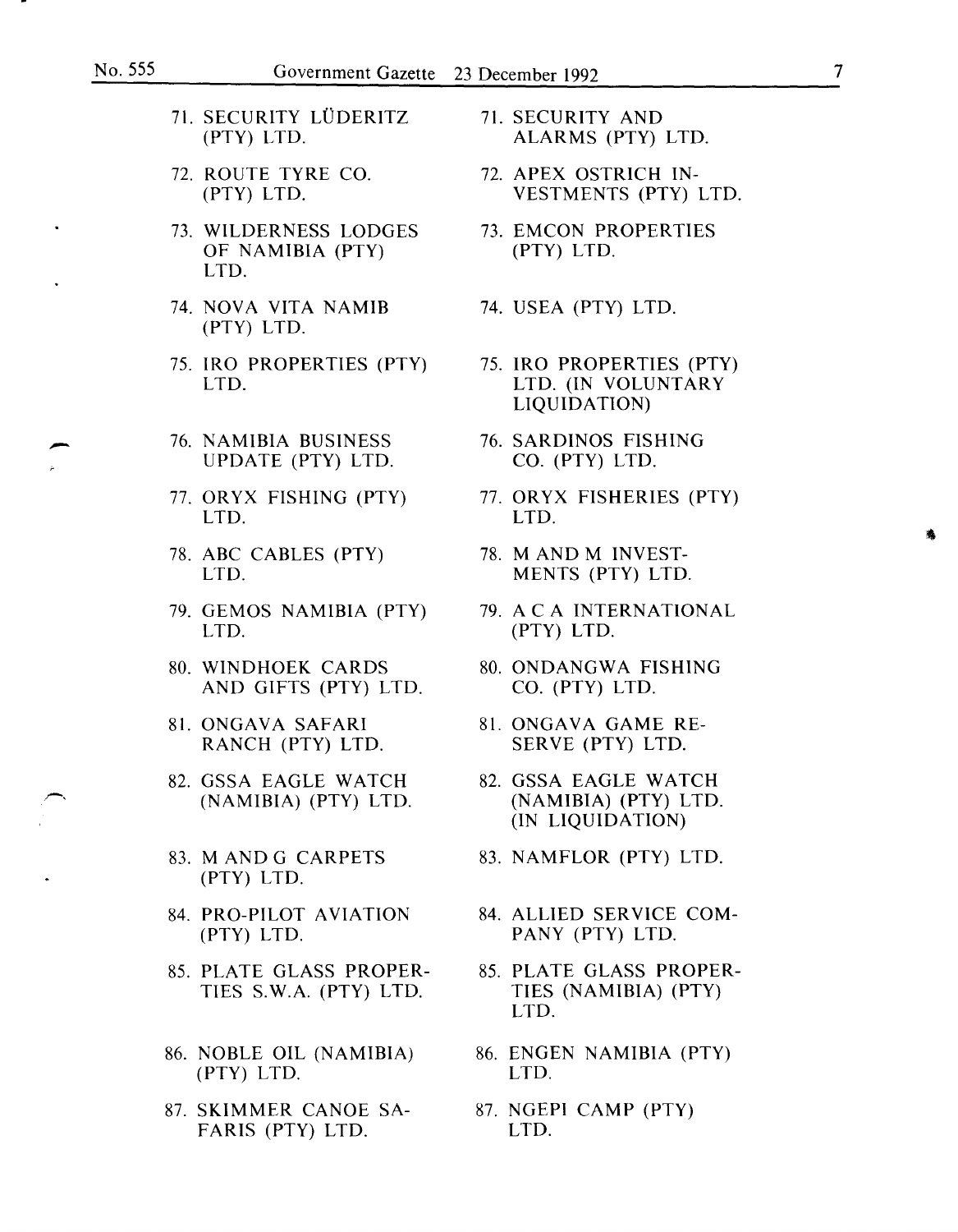- 88. JURIE J. VAN ZYL 88. SOUTHERN REALTY<br>EIENDOMSAGENTE MITERNATIONAL EIENDOMSAGENTE INTERNATI<br>(EDMS) BPK. (PTY) LTD.  $(EDMS)$  BPK.
- 89. WEGI (PTY) LTD. 89. HUMAN RESOURCE
- 
- VELOPERS (PTY) LTD.
- 92. AFRICAN AMERICAN 92. AFRICAN TRADING<br>TRADING CO. (PTY) ENTERPRISES (PTY) LTD. LTD.
- 93. SENTRA (NAMIBIË) 93. SENTRA NAMIBIA<br>LIMITED LIMITED
- 
- (PTY) LTD. (PTY) LTD.
- 
- 97. E L DAVIES AND ASSO- 97. MOUTON HOLDINGS CIATES (PTY) LTD. (PTY) LTD.
- 98. PROTEA MEDICAL 98. PROTEA NAMIBIA AND LABORATORY (PTY) LTD. SUPPLIES (PTY) LTD.
- 99. HARTIES STORES (NA- 99. PEP NAMIBIA HOLD-MIBIA) (PTY) LTD. INGS (PTY) LTD.
- LTD. BLOCK (PTY) LTD.
- 101. MEDICITY (OTJIWA- 101. MEDICITY (OTJIWA-
- 102. NAMIBIA POLYPROPY- 102. NAMIB BAY MARINA PRODUCTS (PTY) LTD.
- 103. BOTHAS GARAGE (PTY) 103. GONCALVES INVEST-LTD. MENTS (PTY) LTD.
- 
- PRACTITIONERS (PTY) LTD.
- 90. C.A.T. (PTY) LTD. 90. KINGS WAY CARRIERS (NAMIBIA) (PTY) LTD.
- 91. ELITE PROPERTY DE-<br>VELOPERS (PTY) LTD. LTD. LTD.
	- ENTERPRISES (PTY)
	- **LIMITED**
- 94. FASHION AFRIQUE 94. NAMIB COMMUNICA-(PTY) LTD. TIONS (PTY) LTD.
- 95. PISCES FISHERIES 95. OKADUEYA FISHERIES
- 96. BOGENFELS FISHING 96. SANDROSE TRAWLING<br>CO. (PTY) LTD. 60. (PTY) LTD. CO. (PTY) LTD.
	-
	-
	-
- 100. MEDICITY WINDHOEK 100. MEDICITY WINDHOEK PROPERTIES (PTY) PROPERTIES SHARE
	- RONGO) (PTY) LTD. RONGO) SHARE BLOCK (PTY) LTD.
	- LENE AND PLASTIC DEVELOPERS (PTY)
		-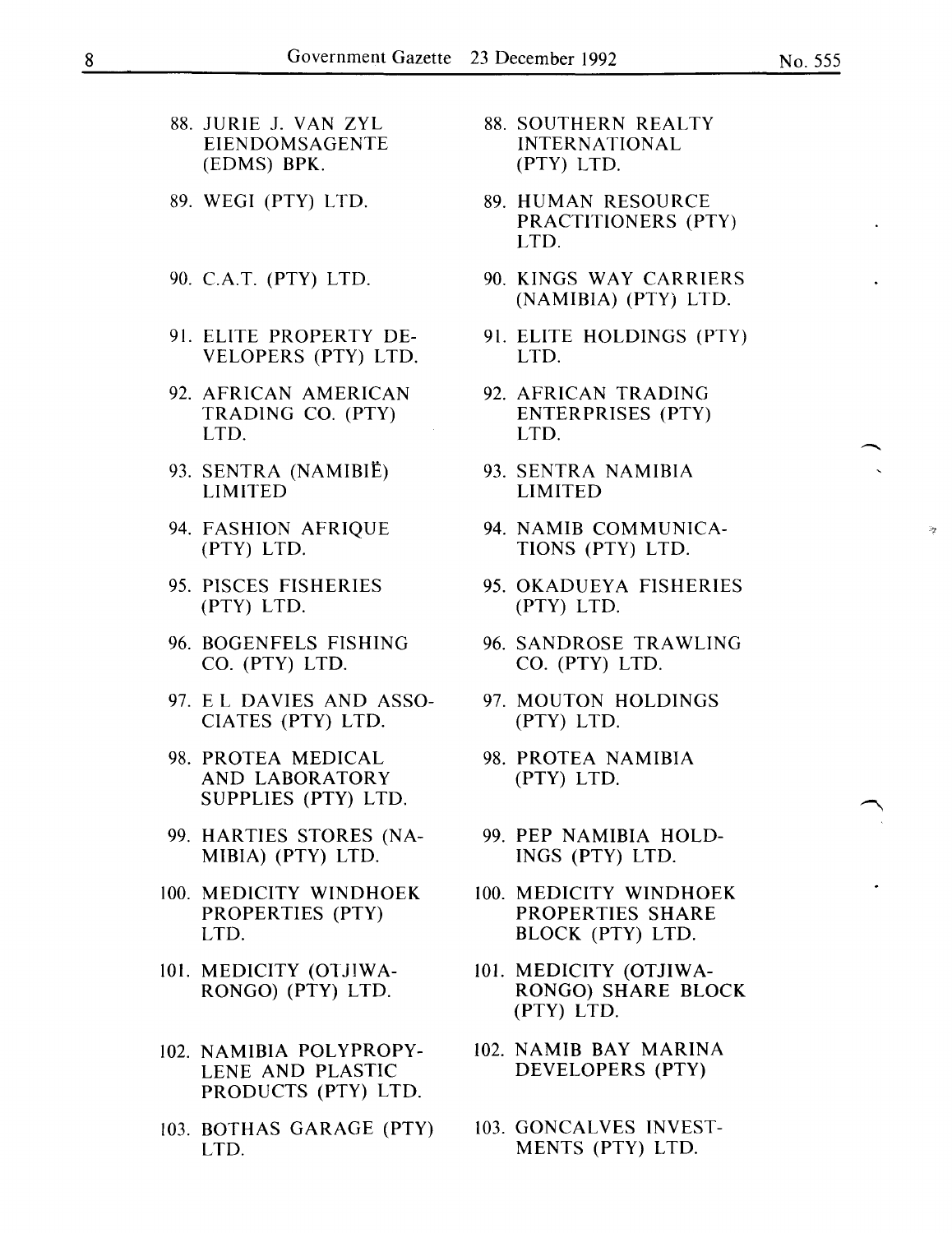- 
- 105. MARIENTAL TRANS- 105. MARTRAN (PTY) LTD. PORT (PTY) LTD.
- 106. STARLINE (PTY) LTD. 106. PROTEA MEDICAL
- 107. SPARES CENTRE (PTY) 107. NAMIBIAN DEALERS LTD. (PTY) LTD.
- 108. NAMCOAST TRADING 108. NAMCOAST FISHING (PTY) LTD. (PTY) LTD.
- 107. MEVET PROPERTIES 107. LIEBENBERG HOLD-(PTY) LTD. INGS (PTY) LTD.
- (PTY) LTD. (PTY) LTD.
- 
- 110. S & Z CONSTRUCTION 110. CARIBOU INVEST-<br>CO. (PTY) LTD. MENTS (PTY) LTD
- Ill. S.W.A. GAME PRO- Ill. WILD DOG SAFARI CESSORS & EXPOR- (PTY) LTD. TERS (PTY) LTD.
- 
- 113. EDUQUIP AUDIOVI- 113. ALPHACON (PTY) LTD. SUAL NAMIBIA (PTY) LTD.
- 
- 115. ALAN RICH & ASSO- 115. ERF 3455 WINDHOEK
- 116. MANUEL DE OLIM 116. MANUEL DE OLIM
- 104. TAAH TRANSPORT 104. AFRO AMERICAN COR-<br>PORATION (PTY) LTD. PORATION (PTY) LTD.
	-
	- AND LABORATORY SUPPLIES (PTY) LTD.
	-
	-
	-
- 108. ERF 2064 WINDHOEK 108. STARGRU PROPERTIES
- 109. RAMON TRADING 109. NAMPESCA PRODUCTS<br>
(PTY) LTD. (PTY) LTD. (PTY) LTD. (PTY) LTD.
	- MENTS (PTY) LTD.
	-
- 112. TYREWAY (PTY) LTD. 112. HARTURBON  $-$  NAMI-BIA (PTY) LTD.
	-
- 114. IGI NAMIBIA LTD. 114. IGI NAMIBIA INSU-RANCE LTD.
	- CIATES (PTY) LTD. WEST (PTY) LTD.
	- (PTY) LTD. FISHING CO. (PTY) LTD.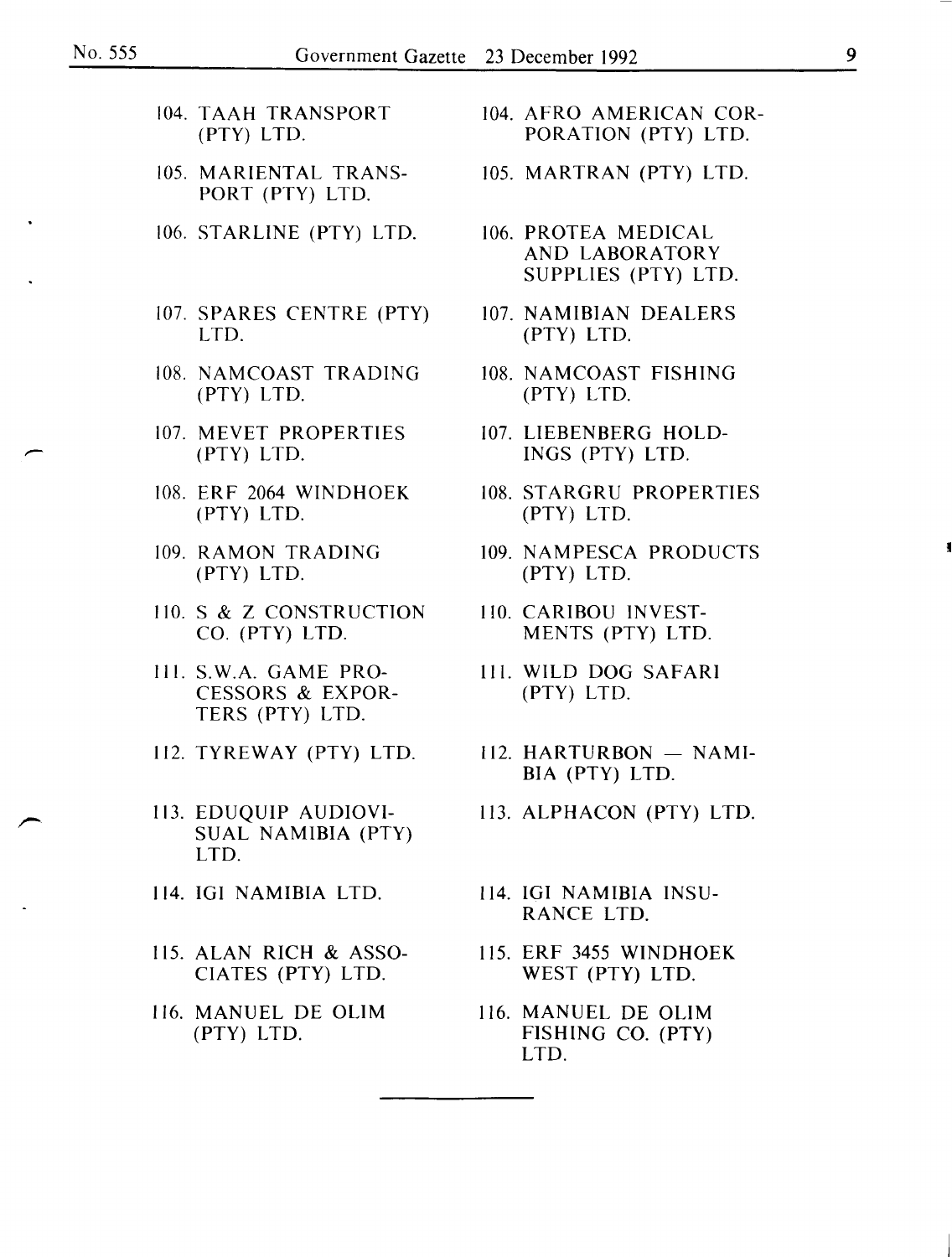### **MINISTRY OF TRADE AND INDUSTRY**

No. 189 1992

#### NOTICE IN TERMS OF THE COMPANIES ACT, 1973: DEFENSIVE NAMES

In terms of section 43(3) of the Companies Act, 1973 (Act 61 of 1973), I hereby give notice that I have pursuant to applications under section 43(2) of the said Companies Act, 1973, registered the names mentioned in the Schedule as defensive names.

E.T. KAMBOUA REGISTRAR OF COMPANIES Windhoek, 7 December 1992

#### SCHEDULE

- I. VAN WYK BUILDERS AND BRICK MAKERS.
- 2. N. KENNEDY BUILDERS.
- 3. JANCO BUILDERS.
- 4. NAMIBIA TRACKSUIT MANUFACTURERS.
- 5. NIGHT ANIMAL.
- 6. FEMELLE.
- 7. PARK AVENUE LINGERIE.
- 8. BAMBOO.
- 9. CONCEPTS.
- 10. CAVIAR FASIONS
- II. RAOUL FRENCH FASHIONS.
- 12. SWEET DREAMS.
- 13. CHUCKLES.
- 14. MATT'S TENNIS AND COACHING SCHOOL.
- 15. PLASTER MASTER IMPORT AND EXPORT COMPANY.
- 16. NAMIBIA TUTORING SERVICES.
- 17. SIGN-TEK.
- 18. SECOM.
- 19. SECURITY COMMUNICATIONS.
- 20. MOSES PROPHET CHURCH OF AFRICA.
- 21. AVIS RENT A CAR.
- 22. **H T H.**
- 23. D & C AGENCIES.
- 24. REHOBOTH MOTORS AND FURNITURE.
- 25. NAMLINK.
- 26. TIME HOUSING.
- 27. GAl KAISA OSTRICH ADVENTURE.
- 28. SEA'SCAPES.
- 29. SUNSTAKES.
- 30. SUN'S CAPE.
- 31. WINDHOEK ELECTRONIC ADVERTISING.
- 32. SENTRAAL EIENDOMME.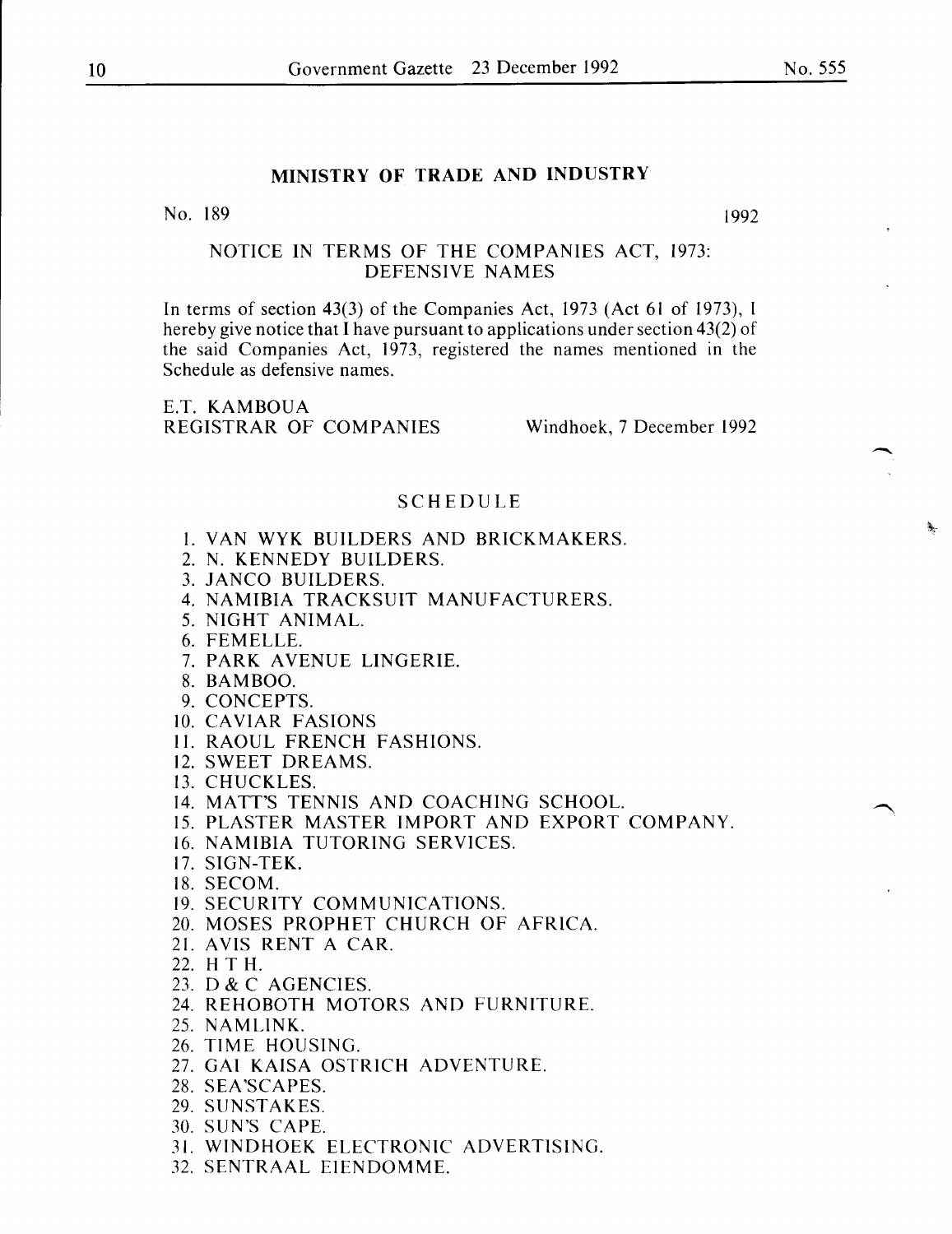- 33. WHAT'S HAPPENING (SWA).
- 34. NAMIBIA TELECOMMUNICATIONS.
- 35. STAR PRODUCTS.
- 36. AL NAMIBIA.
- 37. HULAMIN.
- 38. LATEX SURGICAL PRODUCTS.
- 39. IBASCO.
- 40. INNOVATIONS NAMIBIA.
- 41. NAMIB LABELS.
- 42. NAMIB SERVICES AND DISTRIBUTORS.
- 43. P.W. VENTER BUILDERS.
- 44. D.C. DU TOIT BUILDERS.
- 45. C.J. SMITH BUILDING AND CONCRETE WORKS.
- 46. GAZANIA ODD JOBS.
- 47. TAMROCK NAMIBIA.
- 48. HUEPO TAILORING.
- 49. UNION CARBIDE.
- 50. CHURCH OF JESUS CHRIST OF LATTER-DAY SAINTS.
- 51. PAUL JOUBERT MUSIC.
- 52. NAMIBIA COMMUNITY SECURITY COMPANY.
- 53. FLAMINGO SUPPLIES.
- 54. NAMIBIAN TRAVEL CONNECTION.
- 55. AFRICAN PRODUCTS.
- 56. MATCH FASHION STORES.
- 57. CLICKS.
- 58. KERRY TRADING.
- 59. GUYS AND GIRLS BOUTIQUE.
- 60. DIONS.
- 61. THE NAMIBIA CREDIT BUREAU.
- 62. GUYS AND GIRLS FASHION STORES.
- 63. NAMIBIA FINANCIAL & BUSINESS CONSULTANCY.
- 64. THE BATTERY CENTRE.
- 65. GEO DATA.
- 66. 0 C B.
- 67. SA B.
- 68. THE SOUTH AFRICAN BREWERIES.
- 69. EXECUTIVE CLEARING SERVICES.
- 70. R C P GROUP.
- 71. CONSOLIDATED DIAMOND MINES OF SOUTH WEST AFRICA.
- 72. BUS'SCAPES.
- 73. EXPRESS PARCEL SERVICES.
- 74. X'IT.
- 75. XPS.
- 76. PORTLAND CEMENT INSTITUTE.
- 77. D PC CEMENT SERVICES.
- 78. KREST BEVERAGES.
- 79. SPRITE BEVERAGES.
- 80. P PC LIME.
- 81. PPC.
- 82. COKE BEVERAGES.
- 83. FANTA.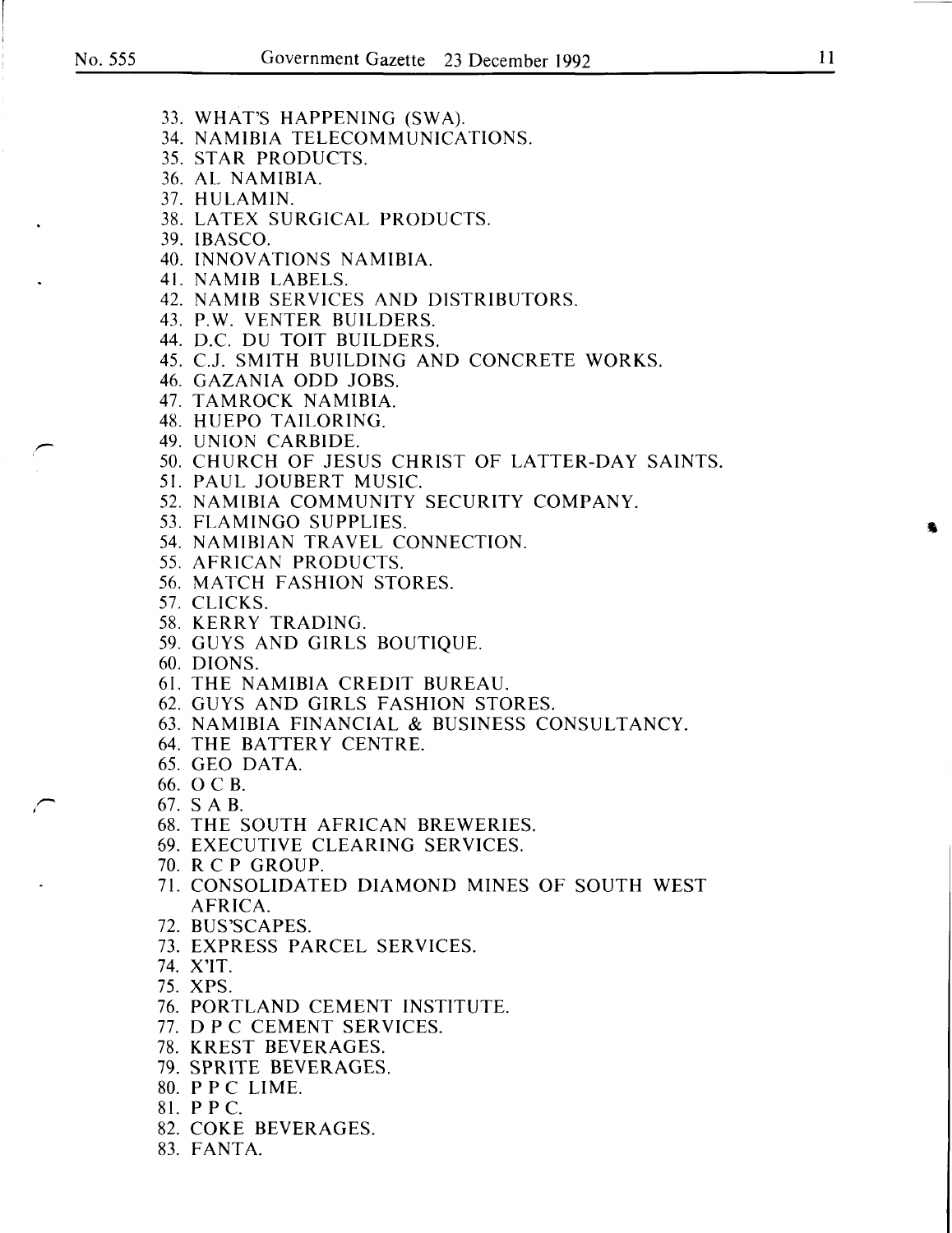- 84. HULETTS.
- 85. NAMOX.
- 86. N CD.
- 87. CROCE DEL SUD-TRANSFER.
- 88. INTERPRINT.
- 89. INTERPAK.
- 90. AECI.
- 91. AFRICAN EXPLOSIVES AND CHEMICAL INDUSTRIES.
- 92. NATIONAL STARCH & CHEMICAL.
- 93. NAMIBIA GLASS.
- 94. TRADEBUILD.
- 95. ANDERSON AND ANDERSON INTERNATIONAL.
- 96. EAGLE FREIGHT.
- 97. MICRO-STAMPS.
- 98. THE SOUTH WEST FINANCE CORPORATION.
- 99. GLASS WORLD.
- 100. PROJEK MACEDONIE.
- 101. INTU AFRIKA SAFARI'S.
- 102. NAMIBIA TAPE PRODUCTIONS.
- 103. NAMIBIA ADVENTURE SAFARIS.
- 104. OTJIKOTO FISHING.
- 105. CHEETAH TOURS AND SAFARIS (NAMIBIA).
- 106. WESCA WHOLESALERS.
- 107. BEACON.
- 108. WINDHOEK CONSULTING ENGINEERS.
- I09. WINDHOEK CONSULT.
- 110. L'OREAL.
- Ill. GARLICK STORES.
- II2. RENNIES TRAVEL.
- 113. PROMOTION TOURS.
- 114. NAMIBIAN TOUCH IMPORT AND EXPORT.
- 115. ROVED AUTOMATION.
- 116. ADVANCE PROMOTIONS.
- 117. BBT.
- 118. RAKOTOKA.
- 119. CHEETA SPORTS.
- 120. CLARKE BUILDER.
- 121. WILDLIFE SAFARIS OF NAMIBIA.
- 122. NAMIBIA EXCLUSIVE TOURS AND SAFARIS.
- 123. SUNSHINE TOURS NAMIBIA.
- 124. INTERNATIONALE BANK VON NAMIBIA A.G.
- 125. INTERNATIONALE HANDELBANK VON NAMIBIA A.G.
- 126. HANDELSBANK VON NAMIBIA A.G.
- 127. INTERNATIONAL COMMERCIAL BANK OF NAMIBIA.
- 128. INTERNATIONAL BANK OF NAMIBIA LIMITED.
- 129. AIM HIGHER CONSULTANTS.
- 130. AGRIVET CONSULTANTS NAMIBIA.
- 131. SUNSHINE WATERS.
- 132. K.F. LAUFS BUILDING.
- 133. CARP "O" CLEAN.
- 134. THE GUILP.
- 135. KAVANGO HUT NAMIBIA WOOD ART AND FANTASY.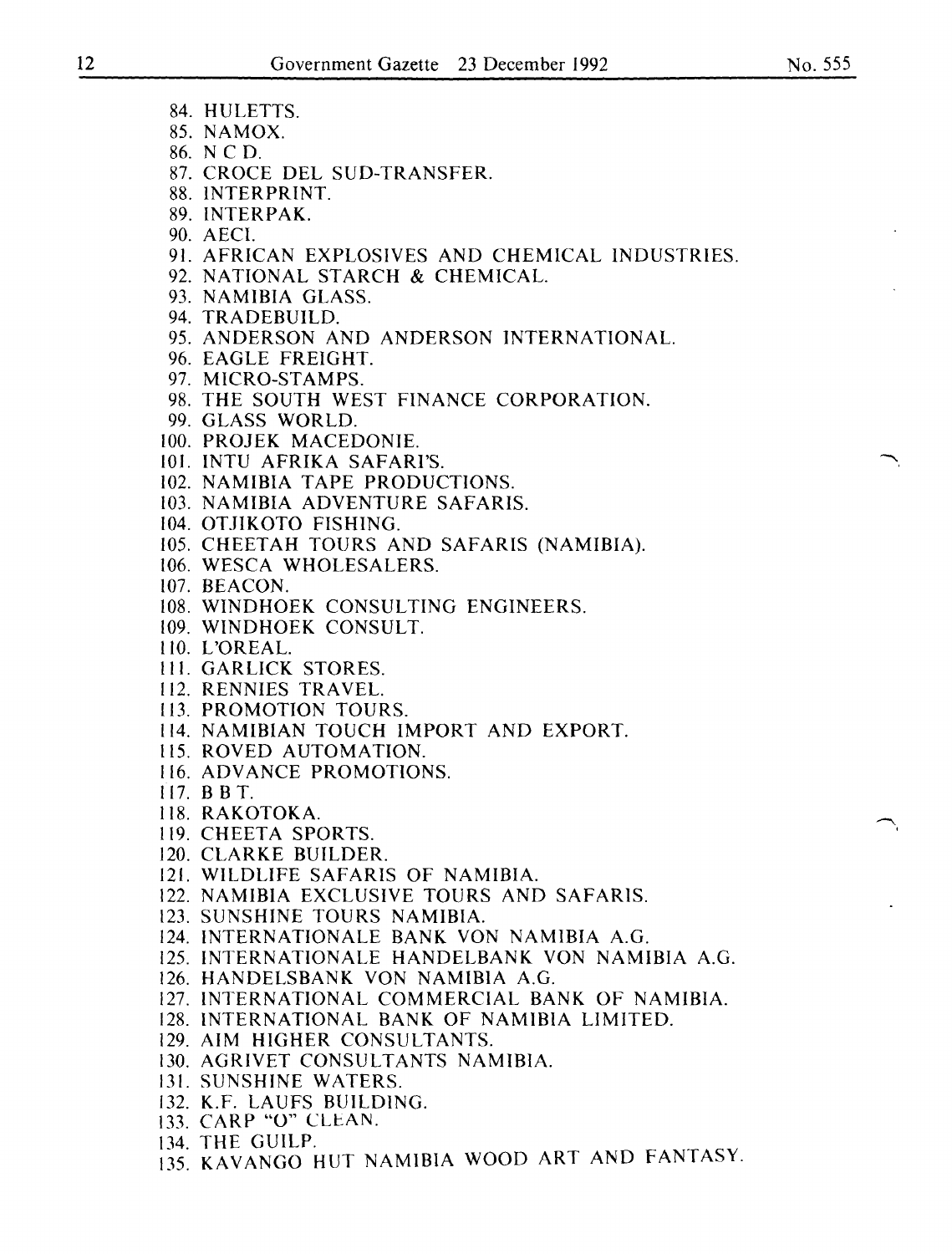- $136.$  ARCHPLAN  $-$  NAMIBIA.
- 137. CELLSTAR.
- 138. TAC NATIONAL.
- 139. ALBANY BAKERS.
- 140. STR YDOM SWEISWERKE.
- 141. MEATCO.
- 142. CENTRAL FURNITURE REMOVALS.
- 143. NAMIBIAN FARM HOLIDAY ASSOCIATION.
- 144. GRINAKER CONSTRUCTION.
- 145. BAIRD & TATLOCK.
- 146. MERCK.
- 147. B D H.
- 148. SHAKEY'S.
- 149. S A WATERHOUSING SERVICES.
- 150. T AND M FISHING COMPANY.
- 151. T AND M RECYCLING AND PAPER MANUFACTURING CO.
- 152. TUTALE CONSTRUCTION.
- 153. DIE GOLDSCHMIEDE.
- 154. PEGASUS CAR AND CAMPER HIRE.
- 155. BIERBRAUER'S HOMES.
- 156. SUPERVISION FOOD SERVICES.
- 157. AEROFLOT SOVIET AIRLINES.
- 158. SHANX.
- 159. UNICORN LINES.
- 160. UNICORN DEPOTS.
- 161. WOOLTRU.
- 162. BORDERLINE FASHIONS & BEAUTY SUPPLIES.
- 163. QUALITY HOMES.
- 164. RENOVATIONS UNLIMITED.
- 165. SYSEX MUITMEDIA.
- 166. MEDIAN TECHNOLOGY.
- 167. ACADEMY OF LEARNING.
- 168. CHEMFINE.
- 169. CHEMPRO.
- 170. CHEMTRA.
- 171. INTERNATIONAL GASES LTD.
- 172. INDUSTRIAL GASES LTD.
- 173. LASER TRANSPORT.
- 174. NANLAM.
- 175. SANLAM.
- 176. MILK WAY.
- 177. LEX AFRICA.
- 178. NAMIBIA TRUCK EXPRESS.
- 179. ROYAL RESORTS INTERNATIONAL.
- 180. KONDA PUUAKUNA BUILDING CONSTRUCTION.
- 181. DESERT AIR.
- 182. OSHOMA PUBLISHING.
- 183. VENTRON.
- 184. INCOTECH.
- 185. POWER TECHNOLOGIES.
- 186. AERO INSTRUMENTS.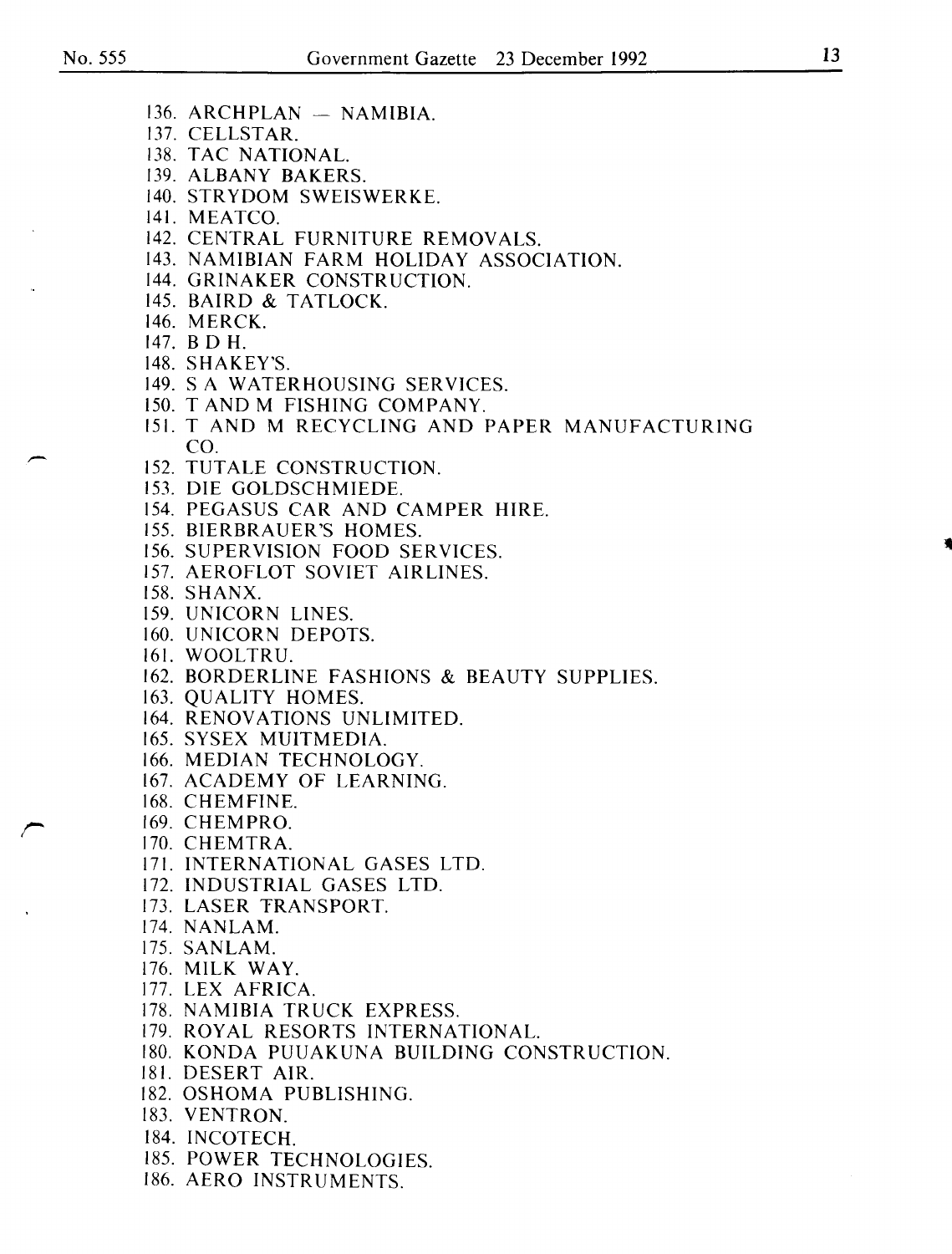187. CELLER. 188. ALTRON. 189. ALLIED ELECTRONICS CORPORATION. 190. LASCON LIGHTING INDUSTRIES. 191. ALLIED SYSTEM. 192. BUY 'N BUILD. 193. THE CHURCH CARRIASE OF GOD. 194. GRAFITA. 195. SABATH'S DEVELOPMENT. 196. SURFMASTER. 197. AUTOTIQUE. 198. NAMIB CEMENT. 199. NAMIBIA CEMENT. 200. NAMIBIA SLAG. 201. ANGLO-ALPHA. 202. NAMIBIA PORTLAND CEMENT. 203. MEGABIT. 204. PROPERTY SERVICES OF NAMIBIA. 205. SW ANIB SECURITY AND ALARMS. 206. CAPITOL CONSTRUCTION. 207. R PL. 208. STEIMO. 209. TECHPRO-MINING. 210. TECHPRO-PROCUREMENT. 211. ZUXA. 212. REDIRECTION PLACEMENT. 213. THOMAS COOK. 214. WINDHOEK AUTOHAUS. 215. PROVERBS HOME MADE DELICACIES. 216. CONFERO. 217. DUNRAVEN INTERNATIONAL. 218. JIVE. 219. !NARUSEB PRINTERS. 220. J.M. BUILDERS. 221. ROSH PINAH TRANSPORT. 222. AFRICARRIERS. 223. NAMAKWALAND GARAGE. 224. WOLVERINE. 225. DESERT REFRIGERATION & ELECTRICAL SERVICES. 226. AFROX NAMIBIA. 227. HANDIGAS NAMIBIA. 228. ECOTOUR. 229. HERO CYCLES. 230. LO-COST BAZAAR. 231. AZUR TRAVEL CONSULTANTS. 232. 3D MARKETING. 233. NAMIBIA BIKING. 234. NAMIBIA ENTERTAINMENT. 235. KELLY SPRINGFIELD. 236. GOODYEAR. 237. KELLY.

238. TELKOM.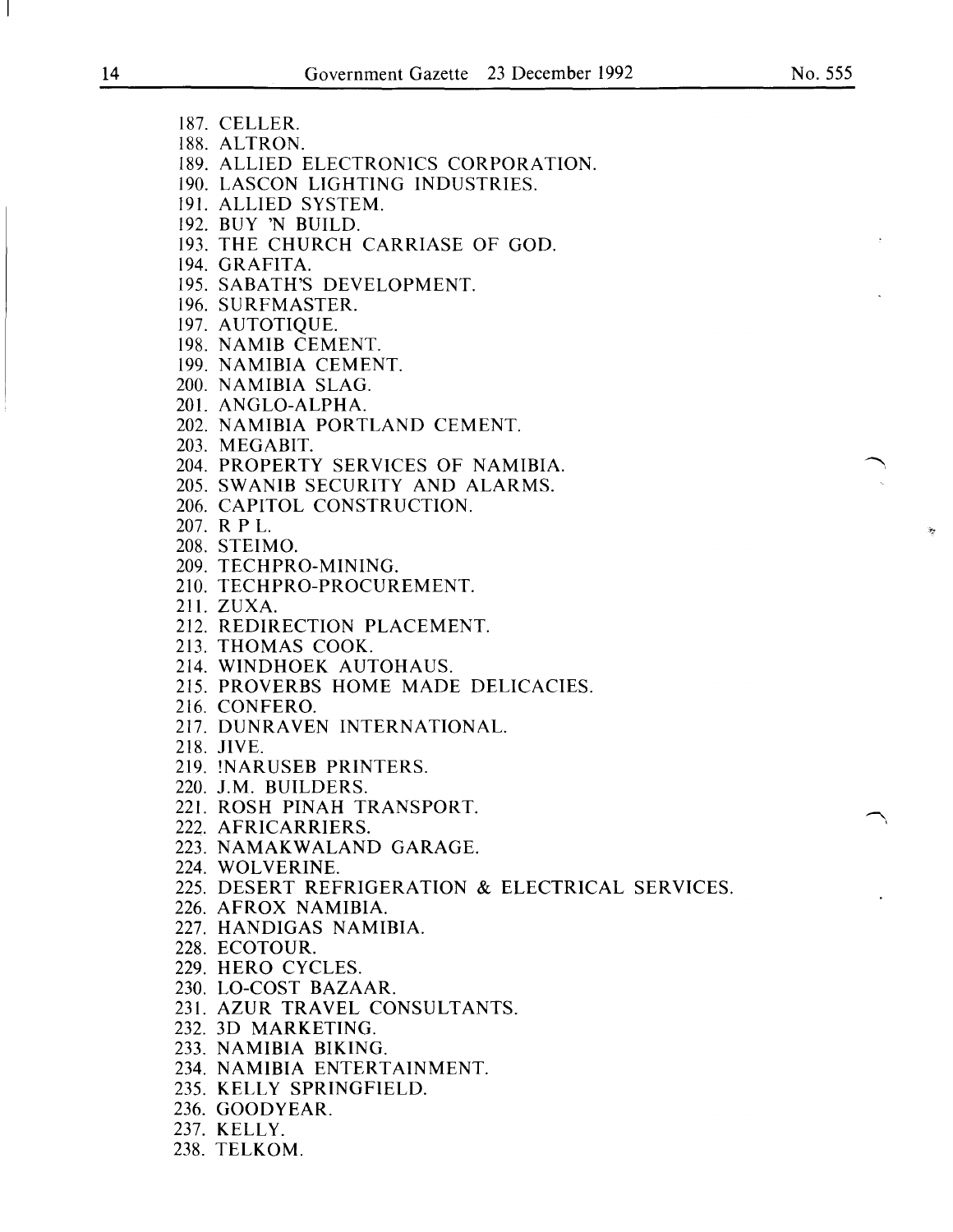239. OLETU FISHING COMPANY. 240. NAMIBIAN FURNISHERS. 241. BASELEBE CONSTRUCTION. 242. BUSY LIZY FLOWERSHOP. 243. WINDHOEK LODGE. 244. MAGNUM MOTORS. 245. SEDMETING MINERALOGICAL EXPEDITIONS. 246. ANDROMEDA ELECTRONIC SYSTEMS (NAMIBIA). 247. TECHNOLOGY SYSTEMS MANUFACTURING. 248. TECHNOLOGY SYSTEMS INTERNATIONAL. 249. T S S. 250. TECHNOLOGY SYSTEM SOFTWARE. 251. PERSEUS. 252. T S D. 253. T SM. 254. PERSEUS COMPUTER SYSTEMS (NAMIBIA). 255. T S I. 256. POLYGON SYSTEMS. 257. INFOMET. 258. DATA TECH. 259. DATA TECHNOLOGIES INFORMATION SYSTEMS. 260. ANDROMEDA. 261. TECHNOLOGY SYSTEMS DISTRIBUTION. 262. TRAFEX. 263. SAT-TRACK. 264. BUSINESS FUTURES GROUP. 265. B F G. 266. I S G INDUSTRIES. 267. INFORMATION SERVICES GROUP. 268. IS G. 269. GRINEL. 270. PRINCESS CLOTHING AND FOOD. 271. ST. MICHAEL CLOTHING AND FOOD. 272. STRIDE ENTERPRISES. 273. NAMIBIA TRANSPORT. 274. BARTINA MINE. 275. AUTOPAGE. 276. LITERMASTER. 277. CRABEREE. 278. LIGHTING TECHNOLOGIES. 279. INSTRUMENTATION AND CONTROL TECHNOLOGIES. 280. ELECTRICAL PROTECTION COMPANY. 281. DELTA CONTROLS. 282. STRIKE TECHNOLOGIES LIMITED. 283. S T C. 284. TELSAF. 285. BROWN BOVERI TECHNOLOGIES. 286. YELLAND. 287. WHITELEYS. 288. ABERDARE CABLES. 289. ALTECH. 290. SERVUS.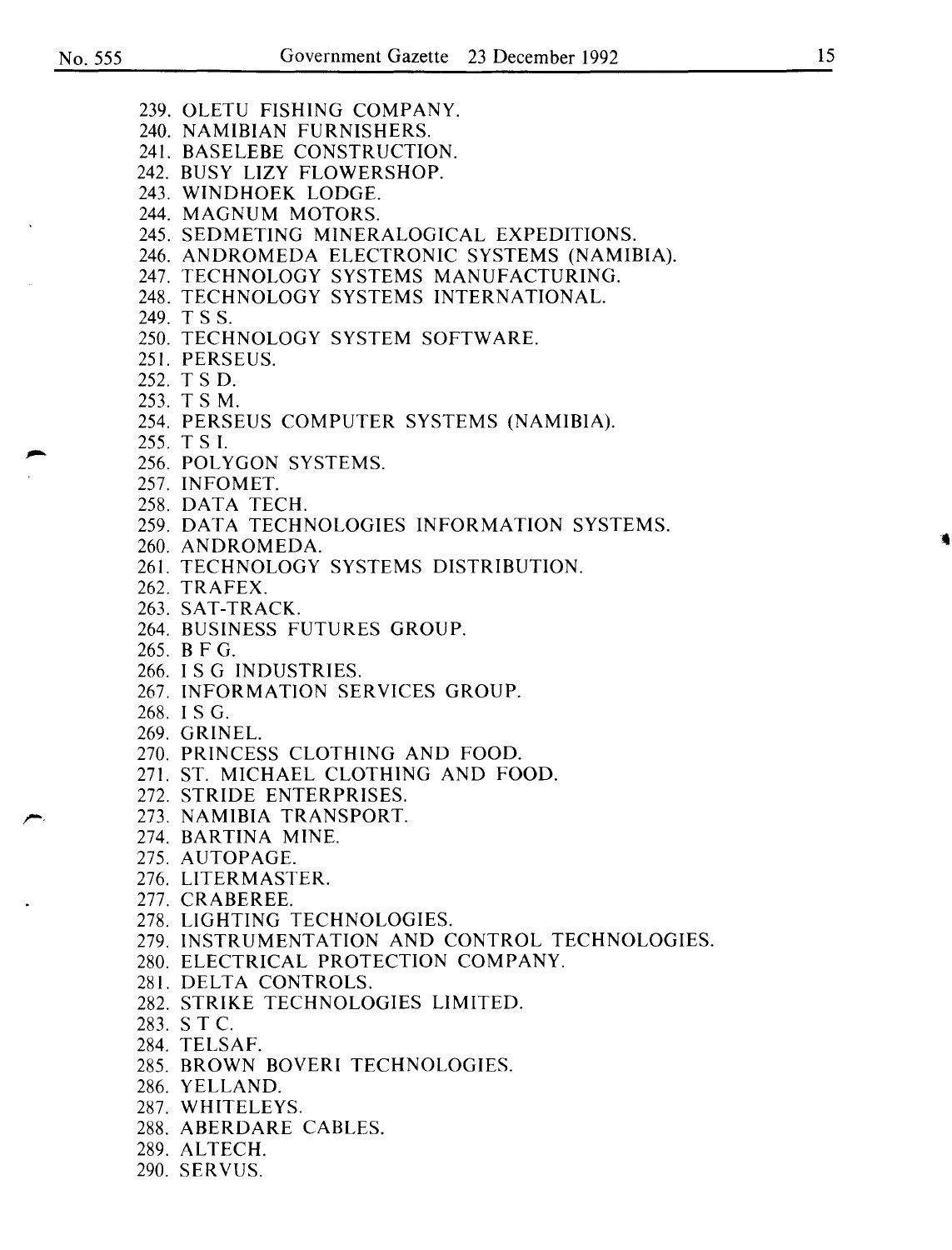- 292. PICKFORDS REMOVALS.
- 293. GURTNAM.
- 294. VELO WERKSTATT.
- 295. IMAGES OF AFRICA.
- 296. INFOR-TECH CONSULTANTS.
- 297. KUNENE BUILDING CONSTRUCTION.
- 298. JOHENS BUILDERS.
- 299. MARMOR WERKE KARIBIB.
- 300. FININFO.
- 301. ALTECH INFORMATICS.
- 302. ADPROM.
- 303. TECHNOLOGIES ACCEPTANCES.
- 304. PUNCHFIN.
- 305. N D S.
- 306. MICROBYTE.
- 307. MENTOR COMPUTERS.
- 308. INTERTECH-SYSTEMS.
- 309. INTERGRAPH.
- 310. FUTUREWAVE.
- 311. FINTECH INFORMATICS.
- 312. XERATECH.
- 313. UNIQUE TECHNOLOGY.
- 314. TOA.
- 315. TELECARE.
- 316. NAMIBIA SECURITY ELECTRONICS AND ADVISORS.
- 317. NOBIT OIL (NAMIBIA).
- 318. NAMIBIA PHOTO TOURS.
- 319. MEDISUN PHARMACY.
- 320. B.P. PAGING.
- 321. NAMIBIA FOUNDATION FOR EDUCATION WITH PRO-DUCTION.
- 322, GOLDEN PRODUCTS.
- 323. WESBANK.
- 324. NAMIBIAN OCCUPATIONAL SAFETY ASSOCIATION (NOSA).
- 325. CROSS WINDHOEK DELIVERIES.
- 326. EDUCATION PROMOTERS NAMIBIA.
- 327. REHOBOTH ELECTRICAL SUPPLIES AND CONTRAC-TORS.
- 328. RESCUE 911 HOLDINGS.
- 329. MODERN ELECTRIC COMPANY.
- 330. NAMIBIA FIBREGLASS DEVELOPMENT.
- 331. NAMIBIA CONSULTING ENGINEERS.
- 332. NAMIBIA INDEPENDENCE TRADE AGENCY.
- 333. SEWTECH.
- 334. NAKARA.
- 335. UCAR.
- 336. REVLON.
- 337. ASSOCIATION OF CERTIFIED ACCOUNTANTS OF NA-MIBIA.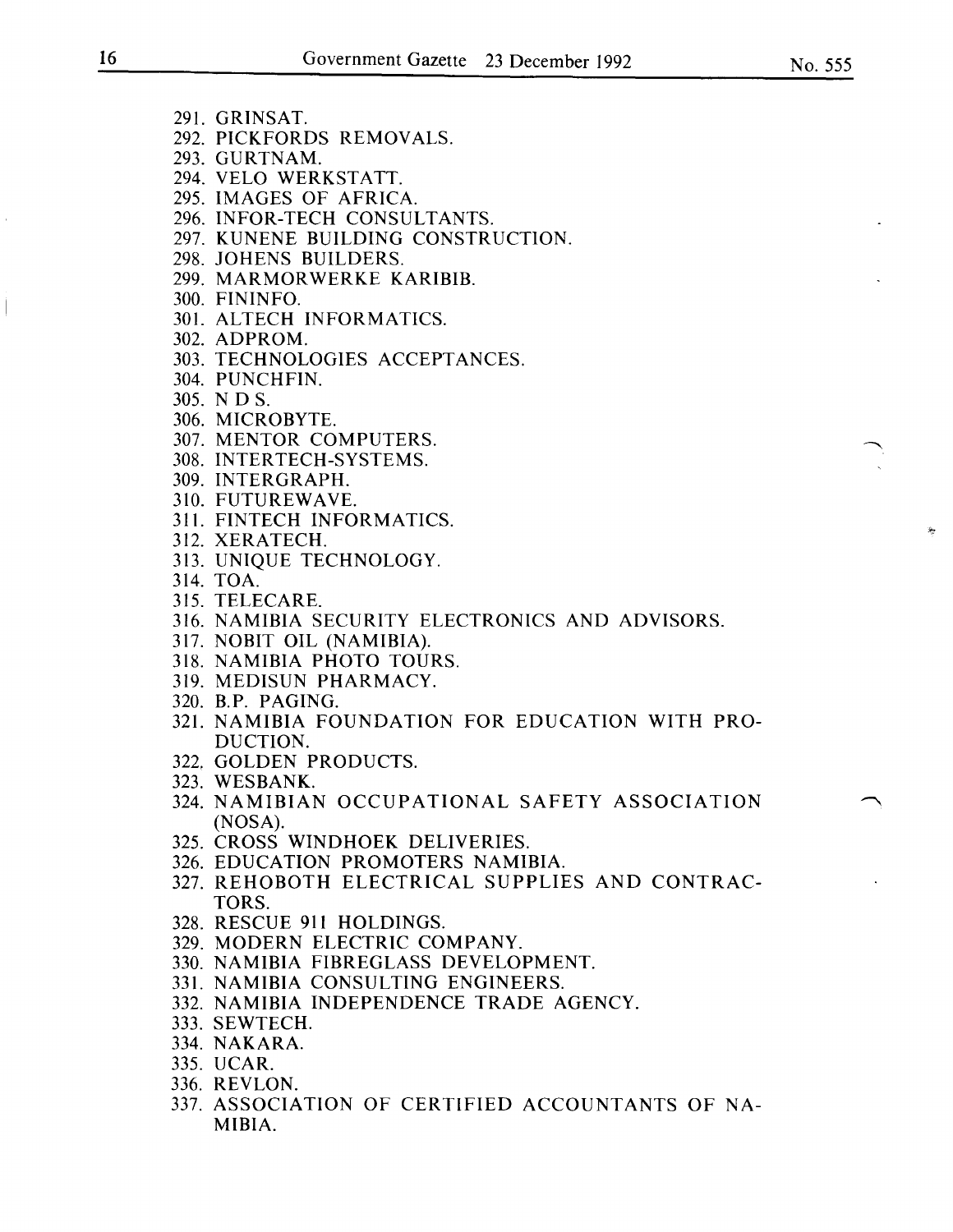- 339. INSTITUTE OF CHARTERED ACCOUNTANTS OF NA-MIBIA.
- 340. P.J. MALHERBE & COMPANY.
- 341. ASSOCIATION OF ACCOUNTANTS OF NAMIBIA.
- 342. SOCIETY OF ACCOUNTANTS OF NAMIBIA
- 343. PUBLIC ACCOUNTANTS OF NAMIBIA.
- 344. COMP-SHOP OF NAMIBIA.
- 345. SEAN ENTERPRISES.
- 346. HABITAT ESTATES.
- 347. MERCA TRUST.
- 348. ALLIED TRUST.
- 349. THE ALLIED TRUST CO. OF NAMIBIA.
- 350. FREITAN.
- <sup>351.</sup> THE MERCANTILE TRUST COMPANY OF NAMIBIA.
- $352. NAMGAS.$
- 353. 3 DICE ROLL'ETTE.

#### MINISTRY OF TRADE AND INDUSTRY

No. 190 1992

#### NOTICE IN TERMS OF THE COMPANIES ACT, 1973: DEREGISTRATION OF COMPANIES

1n terms of section 73(5) of the Companies Act, 1973 (Act 61 of 1973), I hereby give notice that I have, at the expiration of the period mentioned in Government Notice 66 of 1992, published under section 73(3) of the said Companies Act, 1973, deregistered the companies mentioned in the Schedule under the said section 73(5), as no good cause to the contrary has been shown by the companies.

E.T. KAMBOUA REGISTRAR OF COMPANIES Windhoek, 7 December 1992

#### SCHEDULE

- 89/261 - COLBE DISTRIBUTORS (PTY) LTD., P.O. Box 37, Windhoek, Investments, R4 000
- 81/118 CALGRO (WINDHOEK) (PTY) LTD., P.O. Box 338, Windhoek, Commerce, R4 000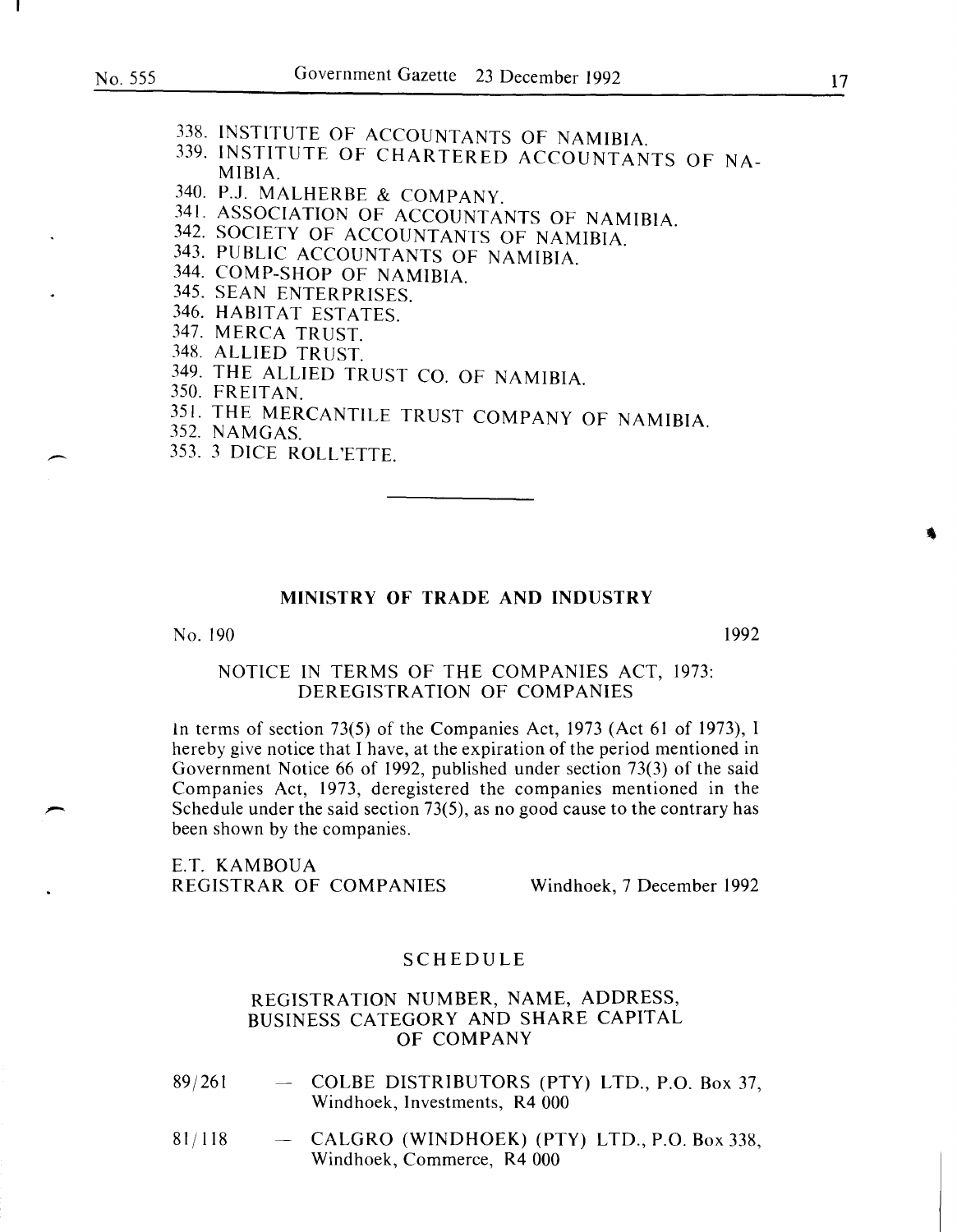$\hat{\mathbf{x}}$ 

 $\overline{\phantom{a}}$ 

| 2261   | $\overline{\phantom{0}}$ | OTJINUKE (PTY) LTD., P.O. Box 5031, Windhoek,<br>Farming, R2 000                                   |
|--------|--------------------------|----------------------------------------------------------------------------------------------------|
| 2006   |                          | THE DESIGN COLLABORATIVE (PTY) LTD<br>P.O. Box 1571, Windhoek, Investments, R200                   |
| 81/027 | $\longrightarrow$        | AMMONSKOPF (EDMS) BPK., P.O. Box 2073,<br>Windhoek, Farming, R100                                  |
| 80/127 |                          | - EAGLE HELICOPTER SERVICES (PTY) LTD.,<br>P.O. Box 1857, Windhoek, Services, R4 000               |
| 107/68 |                          | ZETA INVESTMENTS (PTY) LTD., P.O. Box 21310,<br>Windhoek, Investments, R100                        |
| 2362   |                          | AGAGIA (PTY) LTD., P.O. Box 23079, Windhoek,<br>Commerce, R1 000                                   |
| 82/065 |                          | - FINANCIAL AND LEASING ENTERPRISES<br>(PTY) LTD., P.O. Box 2558, Windhoek, Investments,<br>R4 000 |
| 79/067 |                          | $-$ EROS AVIONICS (PTY) LTD., P.O. Box 11561,<br>Windhoek, Commerce, R4 000                        |
| 174/68 |                          | - J.P. BOERDERY (EDMS) BPK., P.O. Box 307, Ma-<br>riental, Farming, R4 000                         |
|        |                          |                                                                                                    |

### MINISTRY OF TRADE AND INDUSTRY

No. 191

1992

# NOTICE IN TERMS OF THE COMPANIES ACT, 1973: DEREGISTRATION OF COMPANIES

In terms of section 73(5) of the Companies Act, 1973 (Act 61 of 1973), I hereby give notice that a written statement to the effect that the company has ceased to carry on business and has no assets or liabilities, has been received from every company mentioned in the Schedule and that I have deregistered every such company under the said section 73(5).

E.T. KAMBOUA REGISTRAR OF COMPANIES Windhoek, 7 December 1992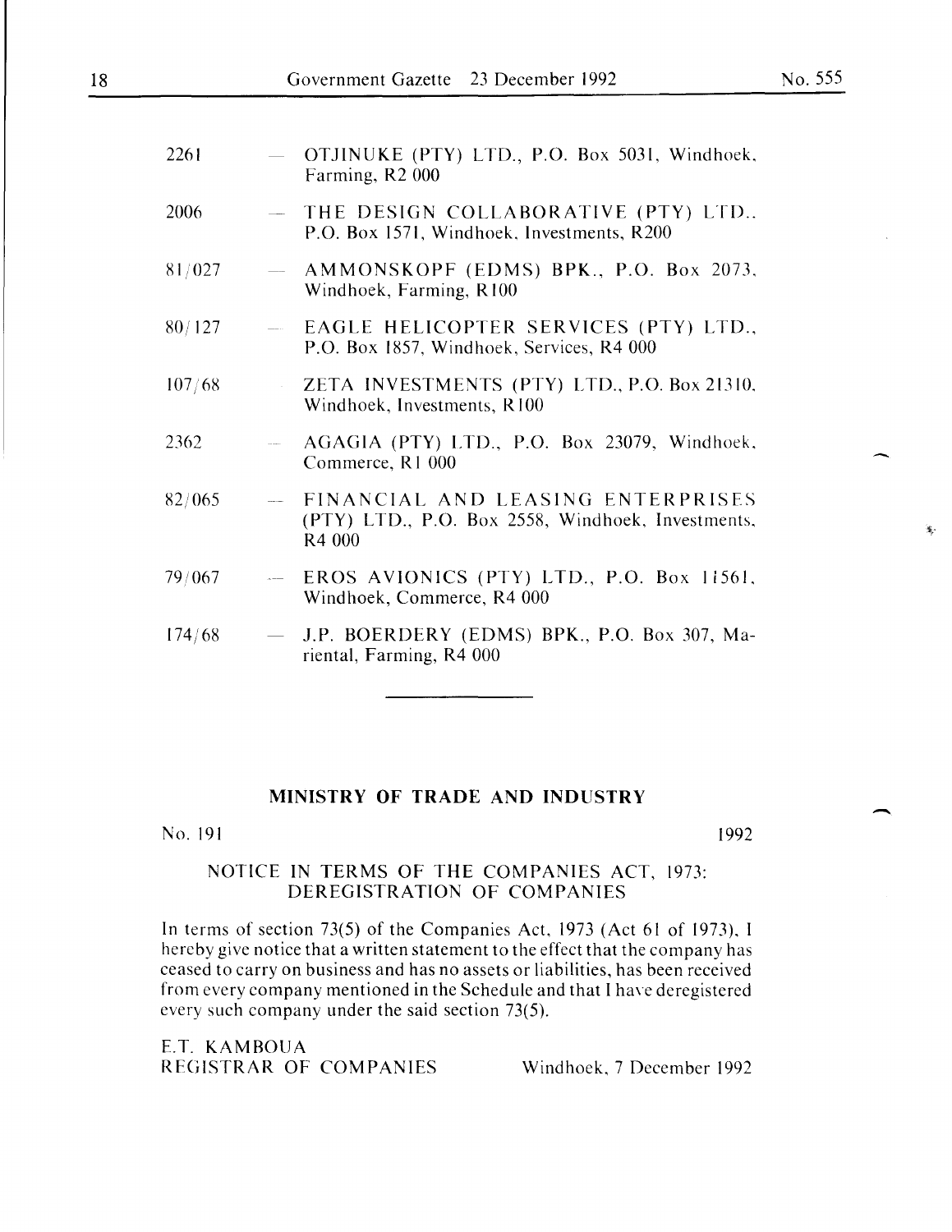# SCHEDULE

| 88/072   |                                 | - PHARMA WHOLESALERS (PTY) LTD., P.O. Box<br>21616, Windhoek, Commerce, R4 000                |
|----------|---------------------------------|-----------------------------------------------------------------------------------------------|
| 209/68   | $\hat{L}_{\rm{max}}$            | SENTRAAL VERVOERDIENSTE (EDMS) BPK.,<br>P.O. Box 21310, Windhoek, Commerce, R200              |
| 91/037   | $\frac{1}{2}$ and $\frac{1}{2}$ | LEISURE CLUB NAMIBIA (PTY) LTD., P.O. Box<br>31059, Windhoek, Services, R4 000                |
| 73/1696  | $\sim$ $\sim$                   | SWARTHAAKER IMPLEMENTE MAATSKAPPY<br>(PTY) LTD., P.O. Box 22, Omitara, Commerce, R100         |
| 90 108   | $\hat{r}$ and $\hat{r}$         | MARITZ EIENDOMME (PTY) LTD., P.O. Box 65,<br>Khorixas, Commerce, R4 000                       |
| 79 062   | $\hat{L}$                       | GROENEWALDS CONSTRUCTION (SWA) (PTY)<br>LTD., P.O. Box 986, Windhoek, Secondary, R4 000       |
| 87 023   | $\mathcal{L}^{\text{max}}$      | MAREON BOERDERY (EDMS) BPK., P.O. Box<br>566, Keetmanshoop, Farming, R4 000                   |
| 78.3010  |                                 | $\sim$ KOËS SOUTWERKE (EDMS) BPK., P.O. Box 566,<br>Keetmanshoop, Secondary, R100             |
| 092:69   | $\omega_{\rm{max}}$             | FADCO NAMIBIA (PTY) LTD., P.O. Box 65,<br>Tsumeb, Commerce, R20 000                           |
| 90/082   |                                 | -- TRANS-AFRICA MACHINERY (NAMIBIA) (PTY)<br>LTD., P.O. Box 21310, Windhoek, Commerce, R1 000 |
| 224/68   |                                 | - SELECTEC (PTY) LTD., P.O. Box 30, Windhoek,<br>Commerce, R10 000                            |
| 440      |                                 | SOUTH WEST PROPERTY COMPANY (PTY)<br>LTD., P.O. Box 1571, Windhoek, Commerce, R30 000         |
| 90/255   |                                 | CAR WORLD (NAMIBIA) (PTY) LTD., P.O. Box<br>30, Windhoek, Commerce, R10 000                   |
| 69/11880 |                                 | HINTERLAND PROPERTIES (PTY) LTD., P.O.<br>Box 5087, Johannesburg, Commerce, R1 000            |
| 89/052   | $\frac{1}{2}$                   | NEXUS DEVELOPMENT (PTY) LTD., P.O. Box 85,<br>Windhoek, Investments, R4 000                   |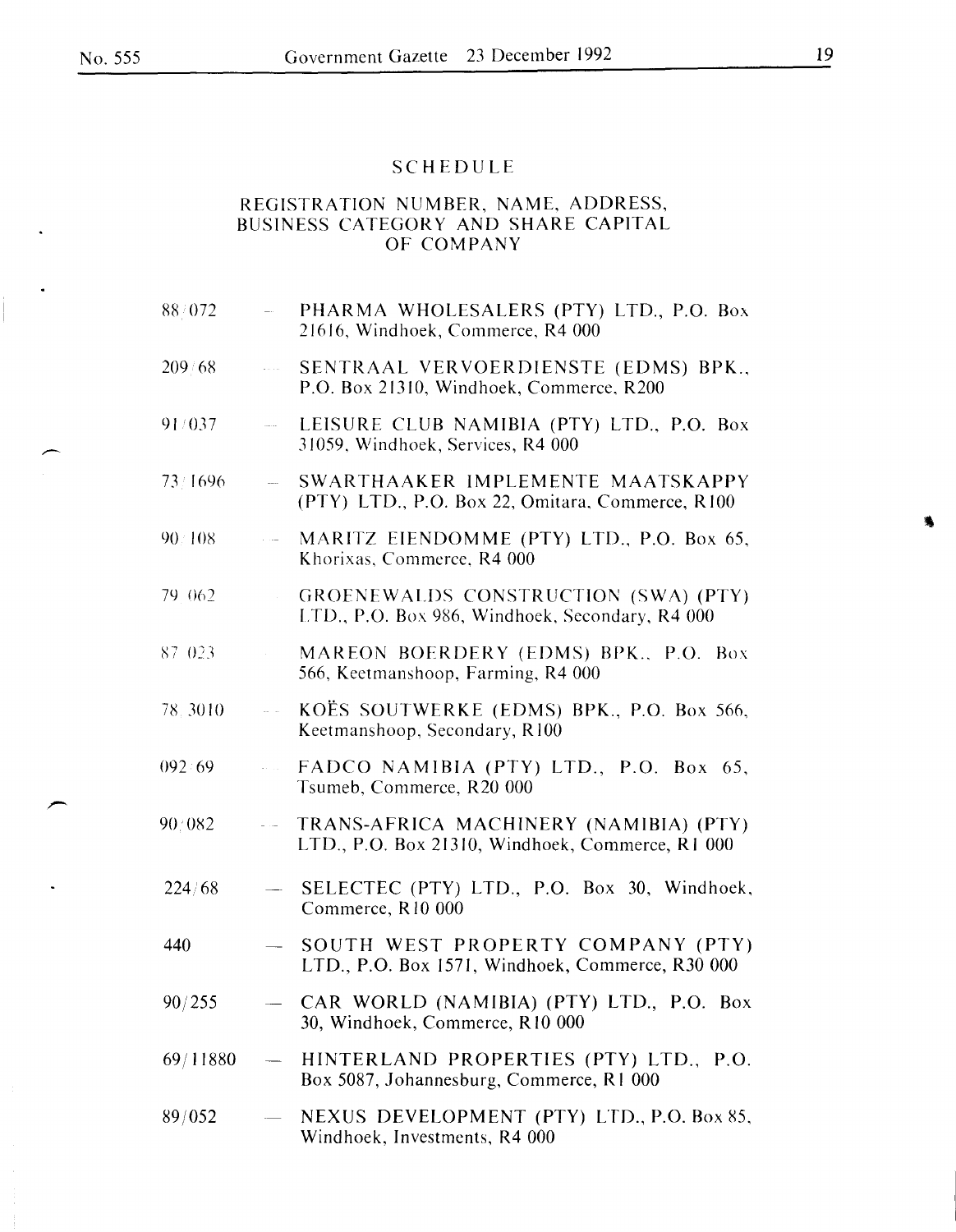| Fovernment Gazette 23 December 1992                                               |  |
|-----------------------------------------------------------------------------------|--|
| BARWEND ENTERPRISES (PTY) LTD., P.O. Box<br>5180, Windhoek, Investments, R100     |  |
| NAMIB MINING AND EXPLORATION (PTY)<br>LTD., P.O. Box 30, Windhoek, Mining, R1 000 |  |
| SWAPRODEX (PTY) LTD., P.O. Box 21616, Wind-<br>hoek, Commerce, R480               |  |

- $21/86/133$  ASSOCIATION FOR THE PROMOTION OF THE FARM SCHOOL ITANBES (ASS. NOT FOR GAIN), P.O. Box 2558, Windhoek, Services, R NUL
- 761 MARION INVESTMENTS (SWA) (PTY) LTD., P.O. Box 2184, Windhoek, Commerce, R30 000
- UC/12284 DOVES & WASSERFALL (PTY) LTD., P.O. Box 20737, Windhoek, Commerce, R100
- 74/2531 AFRICAN COMMERCE (SWA) (PTY) LTD., P.O. Box 2636, Windhoek, Commerce, R4 000
- 88/232 SILZINCO MINING & MINERAL EXPLORA-TION CORP. SWA (PTY) LTD., P.O. Box 21310, Windhoek, Mining, R1 000
- 88/038 NAMIBIA FILMS (PTY) LTD., P.O. Box 67020, Bryanston, Commerce, R4 000
- 86/112 KAMAKU (PTY) LTD., P.O. Box 21616, Windhoek, Services, R50 000
- 70/4762 OUTJO ONTWIKKELINGSMAATSKAPPY (EDMS) BPK., P.O. Box 129, Outjo, Investments, RIO 000
- 85/024 EURO-NAMIBIAN (PTY) LTD., P.O. Box 9770, Windhoek, Services, R100
- 90/384 INSTITUTIONAL INVESTMENTS (NAMIBIA) (PTY) LTD., P.O. box 21616, Windhoek, Investments, R4 000
- 87/062 SOLCOM MOTORS MARIENTAL (PTY) LTD., P.O. Box 566, Keetmanshoop, Commerce, RIO 000
- 83/105 - 1 & 1 TRANSPORT (PTY) LTD., P.O. Box 21616, Windhoek, Services, R400
- 90/389 NAMIBIA NACHRICHTEN (PTY) LTD., P.O. Box 30, Windhoek, Services, R 10 000
- 91/066 PEBSA NAMIBIA (PTY) LTD., P.O. Box 2487, Windhoek, Fishing, R4 000

066/69

86/171

429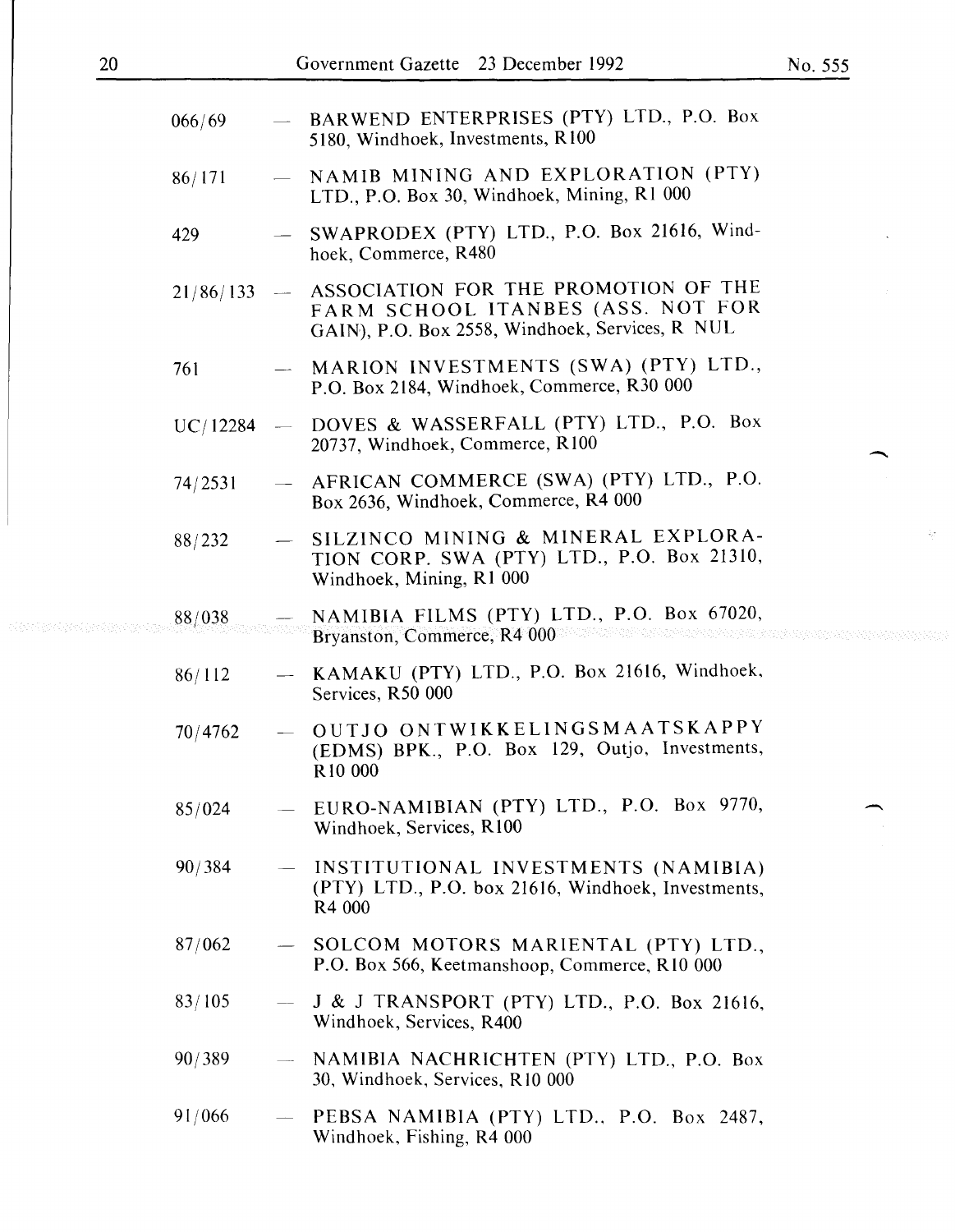| 89/343   |                            | MAHNE BOERDERY (PTY) LTD., P.O. Box 298,<br>Outjo, Services, R4 000                                         |
|----------|----------------------------|-------------------------------------------------------------------------------------------------------------|
| 90/215   | $\overline{\phantom{0}}$   | TERRANOVA CONSULT (PTY) LTD., P.O. Box<br>1857, Windhoek, Services, R4 000                                  |
| 89/366   | $\frac{1}{2}$              | EUROPEAN MACHINERY EXPORT COMPANY<br>(NAMIBIA) (PTY) LTD., P.O. Box 1857, Windhoek,<br>Secondary, R10 000   |
| 88/275   |                            | AUTOMOBILE DISTRIBUTION & MANUFAC-<br>TURING (PTY) LTD., P.O. Box 21616, Windhoek,<br>Secondary, R4 000     |
| 89/501   |                            | ROSTAL ENTERPRISES (PTY) LTD., P.O. Box<br>3263, Lisbon, Commerce, R4 000                                   |
| 92/029   |                            | SPEEDBIRD EXPRESS NAMIBIA (PTY) LTD.,<br>P.O. Box 30, Windhoek, Service, R1 000                             |
| 92/057   | $\frac{1}{2}$              | PROFESSIONAL DIAMOND VALUATIONS<br>(PTY) LTD., P.O. Box 47, Windhoek, Commerce,<br>R4 000                   |
| 92/121   |                            | - OKAMBIHI RESTAURANT (PTY) LTD., P.O. Box<br>3516, Windhoek, Commerce, R4 000                              |
| 87/064   | $\frac{1}{2}$              | AUTOMOTIVE PRODUCTS S.W.A. (PTY) LTD.,<br>P.O. Box 30, Windhoek, Commerce, R4 000                           |
| 91/215   |                            | BOSCH RECYCLING WORKS NAMIBIA (PTY)<br>LTD., P.O. Box 6599, Windhoek, Commerce, R40 000                     |
| 89/233   | $\frac{1}{2}$              | GRAYSTONE INVESTMENTS (PTY) LTD., P.O.<br>Box 47, Windhoek, Investments, R4 000                             |
| 89/256   |                            | - VALERIE'S AGENCIES (PTY) LTD., P.O. Box 47,<br>Windhoek, Commerce, R100                                   |
| 90/263   |                            | VIDEO MEDIA NAMIBIA (PTY) LTD., P.O. Box<br>23019, Windhoek, Secondary, R1 000                              |
| 88/150   | $\overline{\phantom{0}}$   | CITY KITCHENS (PTY) LTD., P.O. Box 30, Wind-<br>hoek, Commerce, R4 000                                      |
| 69/16587 | $\overline{\phantom{0}}$   | McCARTHY CONTRACTORS (NAMIBIA) (PTY)<br>LTD., P.O. Box 986, Windhoek, Commerce, R10 000                     |
| 89/396   |                            | JACQUES HAU CLOTHING MANUFACTURERS<br>AND DISTRIBUTORS (PTY) LTD., P.O. Box 85,<br>Windhoek, Commerce, R300 |
| 89/159   | $\overline{\phantom{m}}$ . | H.M. LEERS (NAMIBIA) (PTY) LTD., P.O. Box 85,<br>Windhoek, Commerce, R4 000                                 |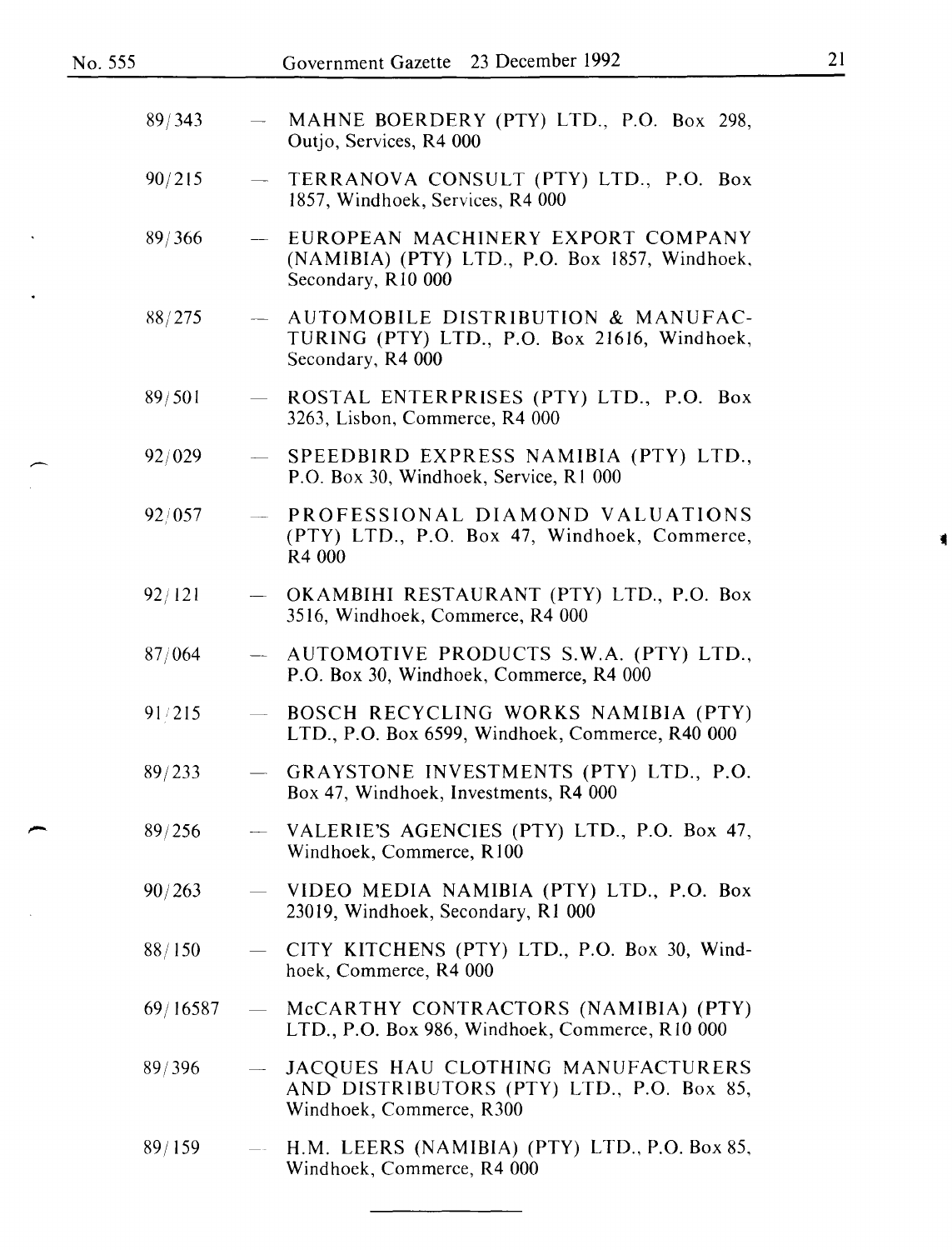#### MINISTRY OF TRADE AND INDUSTRY

 $N<sub>0</sub>$ . 192  $1992$ 

#### NOTICE IN TERMS OF THE COMPANIES ACT, I973, DEREGISTRATION OF EXTERNAL COMPANIES

In terms of section 332(4) of the Companies Act, 1973 (Act 61 of I973), I hereby give notice that a notice, that the company has ceased to have a place of business in Namibia, has been received from the external companies mentioned in the Schedule and that I have deregistered the said companies.

E.T. KAMBOUA REGISTRAR OF COMPANIES Windhoek, 7 December I992

#### SCHEDULE

- $F/UC/34504 FEDGEN INSURANCE LTD, P.O. Box 666, Jo$ hannesburg, R10 000
- F/80/7473 SAND CITY INVESTMENTS (PTY) LTD., P.O. Box 1571, Windhoek, Investments, R100
- F/ UC/826 NATIONAL DATA SYSTEMS (PTY) LTD., P.O. Box 2I84, Windhoek, Commerce, R2 000 000
- F/68/I5688 FEDBEL LTD., P.O. Box 2199, Windhoek, Commerce, R6 000 000
- F/60/1245 THE FEDERATED EMPLOYER'S TRUST LTD., P.O. Box 2I99, Windhoek, Commerce, R I 045 000
- $F/58/3837$ AFRICAN EMERALD GEM MINING CO. (PTY) LTD., P.O. Box 47, Windhoek, Mining, R2 000
- F/65/435I FINTECH SHELF NUMBER THREE (PTY) LTD., P.O. Box 2I84, Windhoek, Commerce, RIO 000
- F/65/6764 SOUTH AFRICAN EAGLE INSURANCE CO. LIMITED., P.O. Box 61400, Marshalltown, Insurance, RI3 207 360.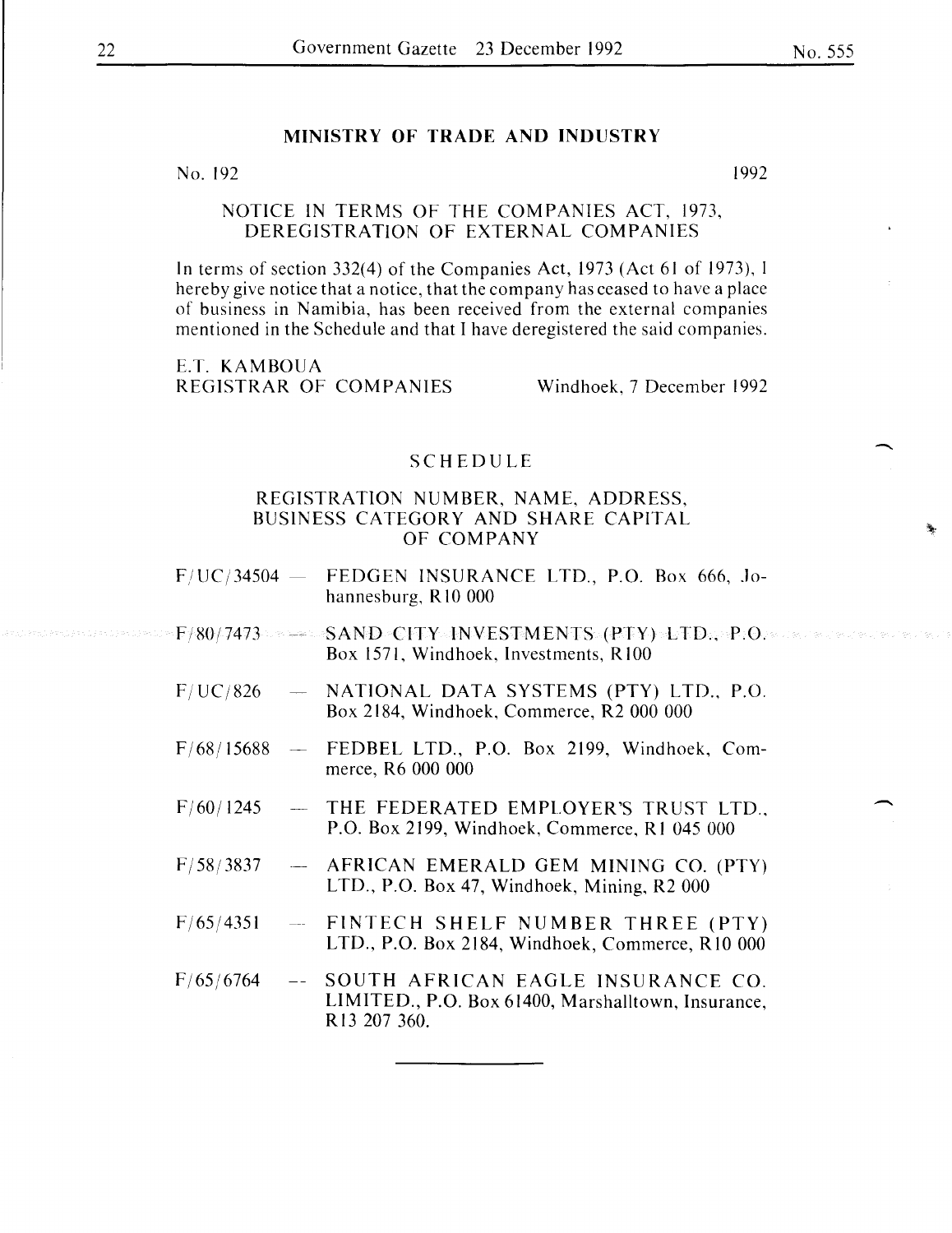#### **MINISTRY OF TRADE AND INDUSTRY**

#### No.  $193$  1992

# NOTICE IN TERMS OF THE COMPANIES ACT, 1973: DISSOLUTION OF COMPANIES

In terms of section 419(2) of the Companies Act, 1973 (Act 61 of 1973), I hereby give notice that the dissolution of the companies referred to in the Schedule have been recorded.

E.T. KAMBOUA REGISTRAR OF COMPANIES Windhoek, 7 December 1992

#### SCHEDULE

- 89/267 MEDI ROENTGEN (PTY) LTD., P.O. box 790, Windhoek, Commerce, R4 000
- 82/092 NAMBEL (EDMS) BPK., P.O. Box 30, Windhoek, Investments, R4 000
- 89/346 LEMA TRADING (NAMIBIA) (PTY) LTD., P.O. Box 21204, Windhoek, Commerce, R I 000
- 087/68 H.K. PRUTER TRUST CO. (PTY) LTD., P.O. Box 21616, Windhoek, Commerce, Rl 000
- 72/1799  $\frac{1}{2}$ BREITENPOST PROPERTIES (PTY) LTD., P.O. Box 2558, Windhoek, Commerce, R200
- 86/152 WINDHOEK XEROGRAPHICS (PTY) LTD., P.O. Box 85, Windhoek, Commerce, R100
- THORIUS & COETZEE (PTY) LTD., P.O. Box 38, *074!67*  Keetmanshoop, Commerce, RIOO
- 008/68 C.D.M. PROSPECTING (PTY) LTD., P.O. Box 85, Windhoek, Mining, R 100 000
- 432 A. BENSELER & COMPANY (PTY) LTD., P.O. Box 2558, Windhoek, Commerce, R20 000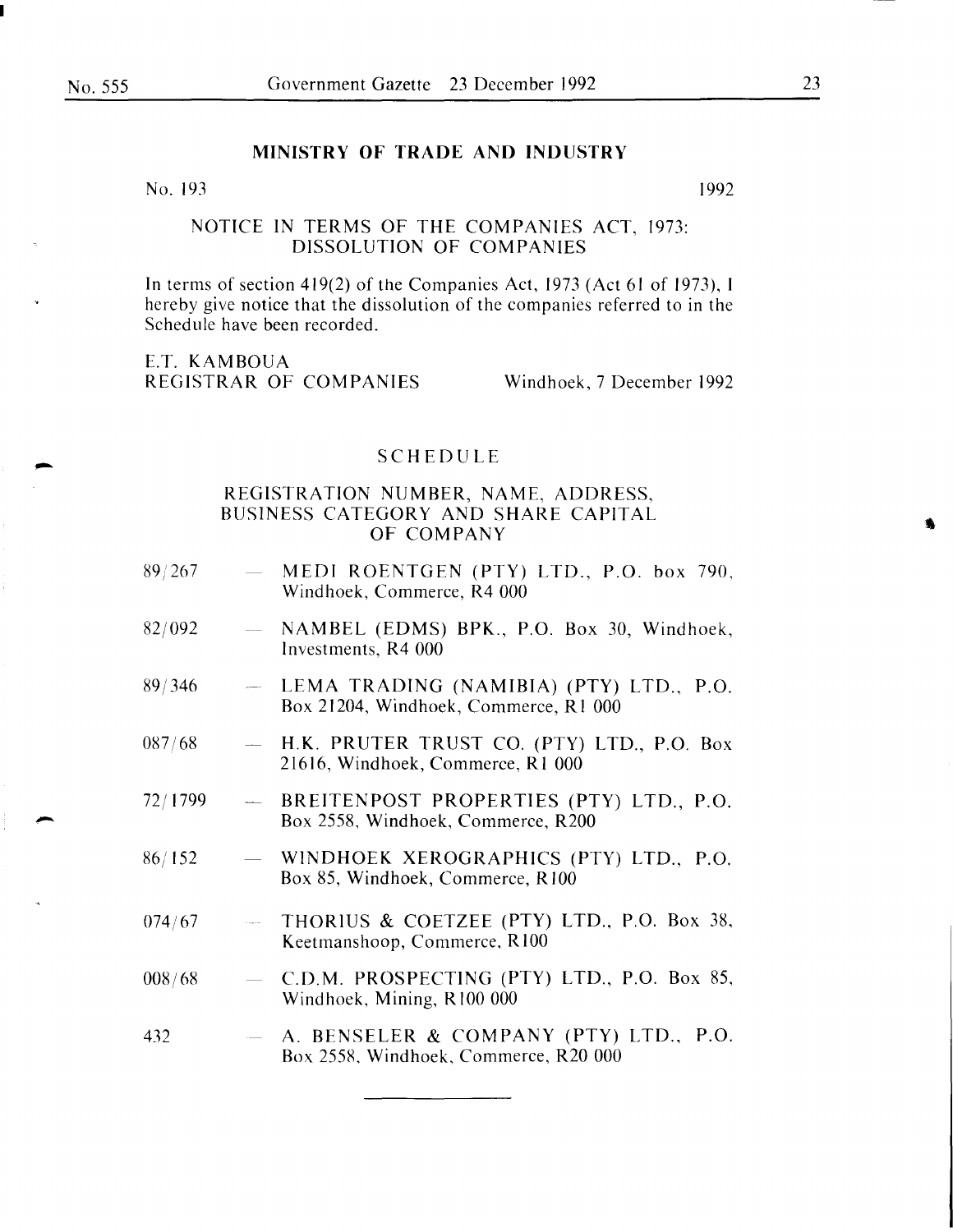# MINISTRY OF TRADE AND INDUSTRY

No. 194 1992

#### NOTICE IN TERMS OF THE COMPANIES ACT, 1973: INTENDED DEREGISTRATION OF COMPANIES

In terms of section 73(3) of the Companies Act, 1973 (Act 61 of 1973), I hereby give notice that, at the expiration of two months from the date of publication of this notice, the companies mentioned in the Schedule will, unless good cause is shown to the contrary, be deregistered.

E.T. KAMBOUA REGISTRAR OF COMPANIES Windhoek, 7 December 1992

#### SCHEDULE

| 89/087 |                          | - TRANSPORT GROUP MARKETING (NAMIBIA)<br>(PTY) LTD., P.O. Box 85, Windhoek, Commerce,<br>to also $\mathsf{R4}\text{-}000$ , and a second contract the contraction of the contract of the contract of the contract of the contract of |
|--------|--------------------------|--------------------------------------------------------------------------------------------------------------------------------------------------------------------------------------------------------------------------------------|
| 89/019 |                          | - SANPIDI (PTY) LTD., P.O. Box 1571, Windhoek,<br>Services, R1 000                                                                                                                                                                   |
| 81/050 |                          | - OIL FILTRATION (NAMIBIA) (PTY) LTD., P.O.<br>Box 1460, Windhoek, Investments, R4 000                                                                                                                                               |
| 88/203 |                          | - ZIMNAM WORLDWIDE (NAMIBIA) (PTY) LTD.,<br>P.O. Box 20573, Windhoek, Services, R4 000                                                                                                                                               |
| 89/038 |                          | - NAMIBIA FILMS (PTY) LTD., P.O. Box 1857,<br>Windhoek, Commerce, R4 000                                                                                                                                                             |
| 89/279 | $\overline{\phantom{0}}$ | TORSCHARLY FASHION DISTRIBUTORS (PTY)<br>LTD., P.O. Box 30232, Windhoek, Commerce, R4 000                                                                                                                                            |
| 89/428 |                          | ANSOSHIP (NAMIBIA) (PTY) LTD., P.O. Box 37,<br>Windhoek, Commerce, R1 000                                                                                                                                                            |
| 89/403 |                          | WOODAIR (PTY) LTD., P.O. Box 85, Windhoek,<br>Commerce, R4 000                                                                                                                                                                       |
| 89/064 | $\overline{\phantom{0}}$ | HARRYSON'S (PTY) LTD., P.O. Box 85, Windhoek,<br>Commerce, R1 000                                                                                                                                                                    |
| 89/177 |                          | PREXPO INTERNATIONAL (PTY) LTD., P.O. Box<br>1857, Windhoek, Commerce, R4 000                                                                                                                                                        |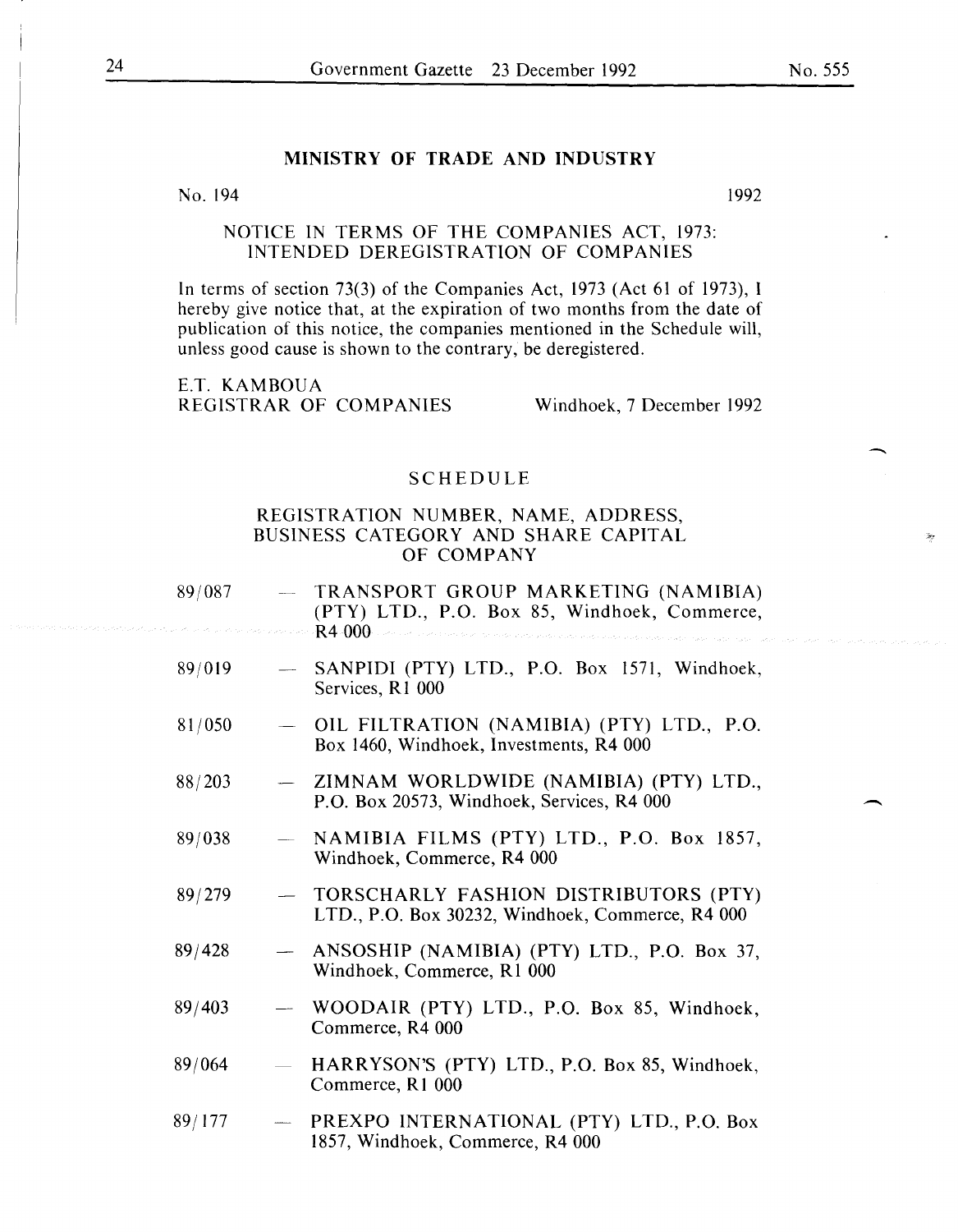$\overline{a}$ 

 $\ddot{\phantom{a}}$ 

 $\overline{\phantom{1}}$ 

 $\ddot{\phantom{a}}$ 

| 89/210  |                          | - BESFIN DIENSTE (EDMS) BPK., P.O. Box 47,<br>Windhoek, Insurance, R6 000                           |
|---------|--------------------------|-----------------------------------------------------------------------------------------------------|
| 89/384  | $\overline{\phantom{0}}$ | NAMIBIA DISCOUNTING (PTY) LTD., P.O. Box<br>85, Windhoek, Commerce, R1 000                          |
| 77/3814 | $\overline{\phantom{m}}$ | ROY BEAMISH CONTRACTORS (PTY) LTD.,<br>P.O. Box 2184, Windhoek, Commerce, R4 000                    |
| 291     | $\frac{1}{2}$            | SUIDWES DRUKKERY BPK., P.O. Box 2196, Wind-<br>hoek, Commerce, R150 000                             |
| 1535    | $\frac{1}{2}$            | ENGINEERING AND ELECTROPLATING<br>WORKS (PTY) LTD., P.O. Box 6906, Windhoek,<br>Commerce, R25 000   |
| 1681    |                          | DORNFELD FARMING CO. (PTY) LTD., P.O. Box<br>5031, Windhoek, Farming, R1 500                        |
| 1988    |                          | NIEUWSTAD FISHING NAMIBIA (PTY) LTD.,<br>P.O. Box 165, Windhoek, Fishing, R400                      |
| 87/035  | $\overline{\phantom{a}}$ | ALTYD SOMER BOERDERY (EDMS) BPK., P.O.<br>Box 30, Windhoek, Farming, R4 000                         |
| 1757    | $\overline{\phantom{m}}$ | BRIDGEWAY HOLDINGS (PTY) LTD., P.O. Box<br>10330, Windhoek, Commerce, R6 000                        |
| 89/108  | $\frac{1}{2}$            | OLIVIER IMPORTERS AND EXPORTERS (PTY)<br>LTD., P.O. Box 30, Windhoek, Commerce, R4 000              |
| 037/68  | $\overline{\phantom{0}}$ | MEBI MINES (PTY) LTD., P.O. Box 21716, Wind-<br>hoek, Commerce, R100                                |
| 085/67  |                          | V. FLORENTINO (PTY) LTD., P.O. Box 764, Wind-<br>hoek, Commerce, R1 000                             |
| 88/237  |                          | - WATERBERG WILDBOERDERY (EDMS) BPK.,<br>P.O. Box 755, Windhoek, Commerce, R300                     |
| 88/173  | $\frac{1}{2}$            | URAANCOR EXPLORATION & MINING (PTY)<br>LTD., P.O. Box 2558, Windhoek, Mining, R100                  |
| 88/174  |                          | THE SOUTHERN MINERAL DEVELOPMENT<br>CO. (PTY) LTD., P.O. Box 2184, Windhoek, Com-<br>merce, R10 000 |
| 87/233  | $\overline{\phantom{0}}$ | H. OPPERMANN ARTISTS (PTY) LTD., P.O. Box<br>21616, Windhoek, Commerce, R500 000                    |
| 82/123  |                          | INTER-NAMIBIA TRAWLING CO. (PTY) LTD.,<br>P.O. Box 21616, Windhoek, Fishing, R100                   |
| 85/019  |                          | WEINSBERG CO. (PTY) LTD., P.O. Box 21616,<br>Windhoek, Investments, R4 000                          |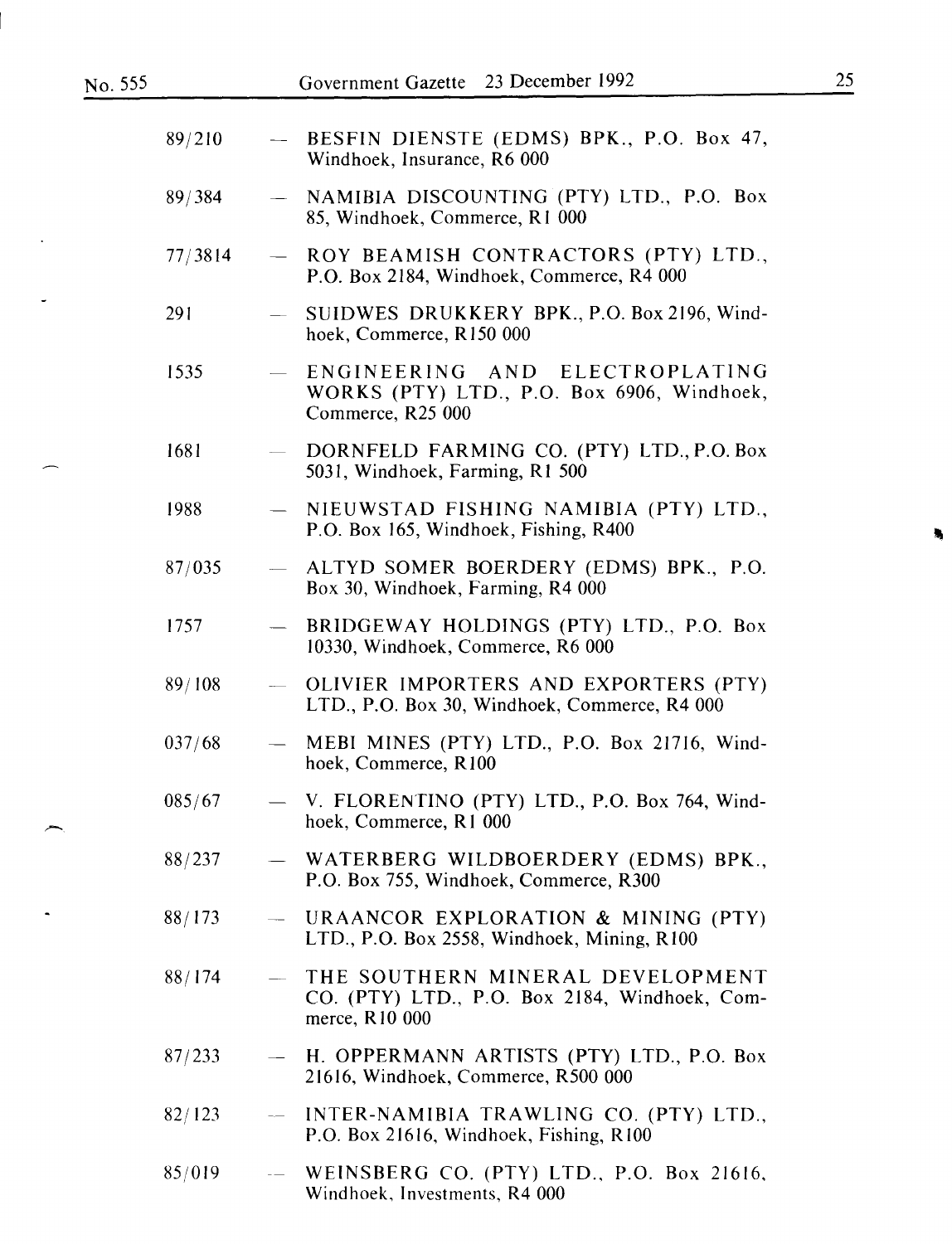$\mathbf{v}$ 

 $\overline{\phantom{a}}$ 

| 90/356 |                          | INTERNATIONAL TRADE AND CONTRACTS<br>(PTY) LTD., P.O. Box 21310, Windhoek, Commerce,<br>R4 000 |
|--------|--------------------------|------------------------------------------------------------------------------------------------|
| 90/174 | $\overline{\phantom{m}}$ | BAUBOU ET FRERES (PTY) LTD., P.O. Box 2904,<br>Dakar, Commerce, R4 000                         |
| 89/462 |                          | DIPLOMATIC IMPORTS AND EXPORT (PTY)<br>LTD., P.O. Box 7131, Windhoek, Commerce, R4 000         |
| 89/222 |                          | E AND M MINING AND PROSPECTING CO.<br>(PTY) LTD., P.O. Box 3566, Windhoek, Mining, R4 000      |
| 90/195 |                          | BEAUTY BODY AND SOUL CENTRE (PTY)<br>LTD., P.O. Box 24707, Windhoek, Commerce, R4 000          |
| 90/551 | $\overline{\phantom{0}}$ | NAMIBIA LIBERTY GROUP ENTERPRISES<br>(PTY) LTD., P.O. Box 60345, Windhoek, Commerce,<br>R4 000 |
| 90/190 |                          | - D. TANJAN COMPANY (PTY) LTD., P.O. Box<br>6194, Windhoek, Commerce, R4 000                   |
| 89/102 | $\overline{\phantom{0}}$ | NAMIBIA STATIONERY (PTY) LTD., P.O. Box<br>109, Windhoek, Commerce, R4 000                     |
| 90/564 | $\overline{\phantom{a}}$ | PANIBIA ENGINEERING (PTY) LTD., P.O. Box<br>185, Windhoek, Commerce, R4 000                    |
| 89/137 |                          | - DELMAN FABRIEKSAGENTE (EDMS) BPK., P.O.<br>Box 8581, Windhoek, Commerce, R4 000              |
| 89/376 | $\frac{1}{2}$            | FLAMINGO DIAMOND PROSPECTING COM-<br>PANY (PTY) LTD., P.O. Box 30, Windhoek, Mining,<br>R4 000 |
| 89/461 |                          | EMBASSY TRAVEL & TOURS (PTY) LTD., P.O.<br>Box 85, Windhoek, Services, R4 000                  |
| 89/384 |                          | NAMIBIA DISCOUNTING (PTY) LTD., P.O. Box<br>2538, Commerce, R1 000                             |
| 90/159 |                          | - UNIQUE CONSTRUCTION (NAMIBIA) (PTY)<br>LTD., P.O. Box 321, Windhoek, Services, R4 000        |
| 89/134 |                          | SEA PLANT ENTERPRISES (NAMIBIA) (PTY)<br>LTD., P.O. Box 864, Fishing, $R100$                   |
| 89/040 |                          | ARCHIE GRIFFITHS (NAMIBIA) (PTY) LTD.,<br>P.O. Box 2558, Sandton, Services, R1 000             |
| 89/006 | $\hspace{0.05cm}$        | DESERT FILM INTERNATIONAL (PTY) LTD.,<br>P.O. Box 1857, Windhoek, Commerce, R4 000             |